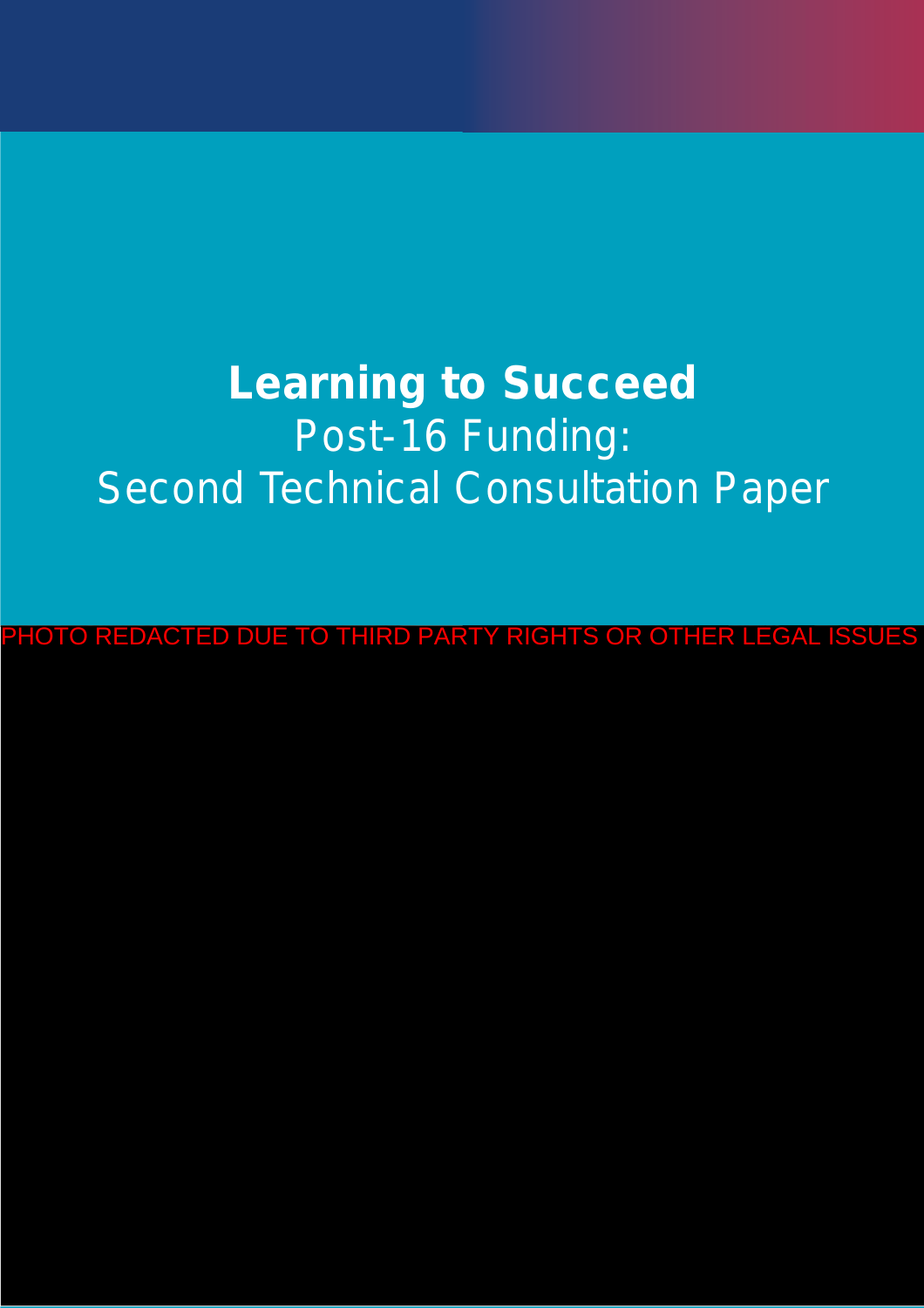### **Post-16 Funding: second technical consultation paper**

### **Contents**

| 1.    | <b>Introduction</b>                                                                                                                                                            | 2  |
|-------|--------------------------------------------------------------------------------------------------------------------------------------------------------------------------------|----|
| 2.    | Core approach -<br>A. Structure of the funding formula<br><b>B.</b> Learners with additional needs<br>C. Learner fees and employer contributions<br>D. Transition arrangements | 8  |
| 3.    | Funding provision for young learners                                                                                                                                           | 27 |
| 4.    | Funding provision for adult learners                                                                                                                                           | 38 |
| 5.    | <b>Funding Employment Service provision</b>                                                                                                                                    | 49 |
| 6.    | Learner support                                                                                                                                                                | 55 |
| 7.    | <b>LSC capital funding arrangements</b>                                                                                                                                        | 62 |
| Annex | <b>Response to January consultation</b>                                                                                                                                        | 68 |

Copies of this document are available in braille and audio versions

#### **How to respond**

This consultation will end on **3 July 2000**. We look forward to receiving your responses before that date if at all possible. You can send your responses, as well as any queries, to:

**Georgina Whitfield, Department for Education and Employment, 1G, Sanctuary Buildings, Great Smith Street, London SW1P 3BT.**

Or you can e-mail:

**post16.funding@dfee.gov.uk**

**Page**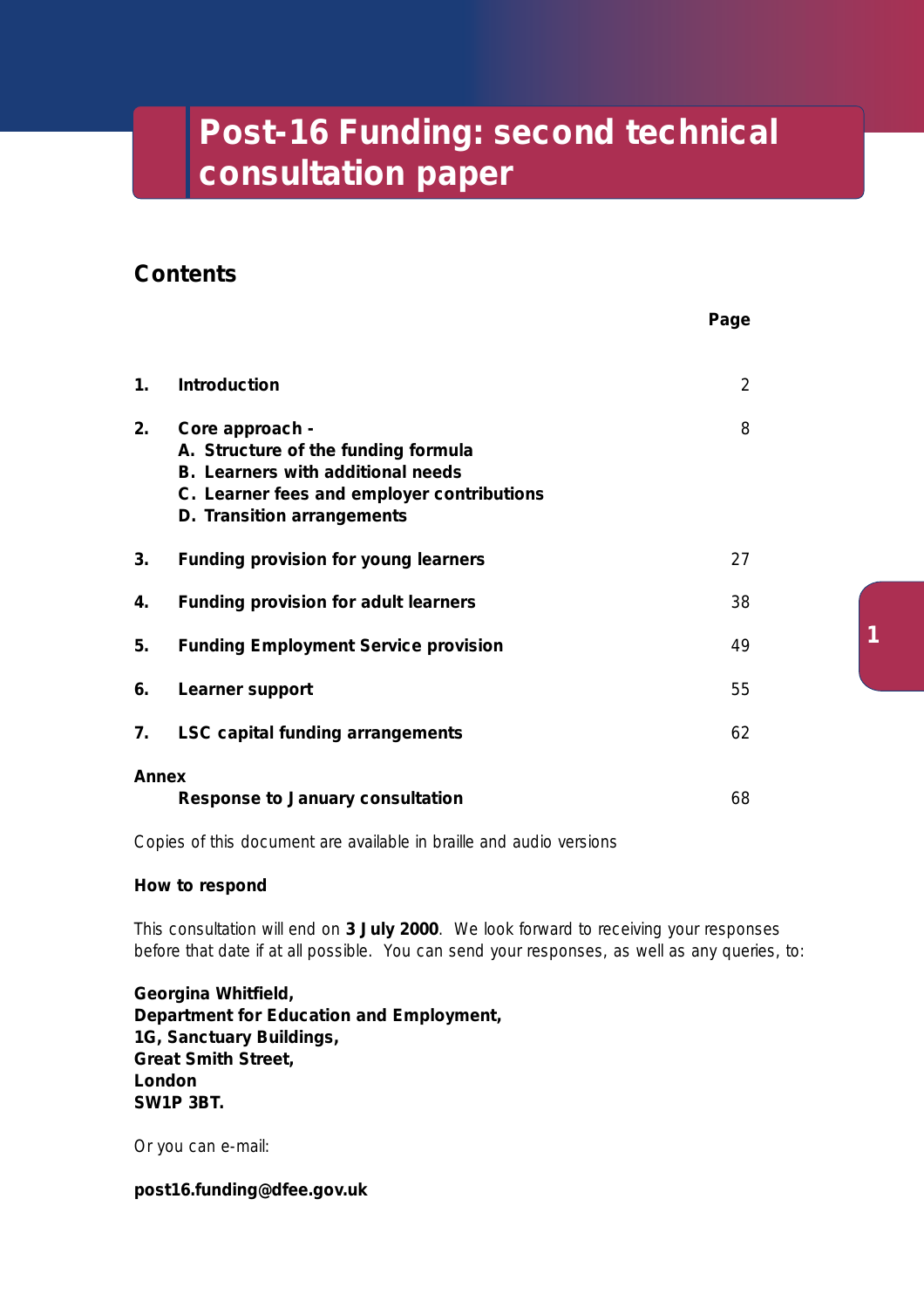### 1. **Introduction**

- **1.1** The Government's White Paper *Learning to Succeed* promised new funding arrangements to match the vision Ministers had set out in *The Learning Age* for the future of post-16 education and training. The legislation now before Parliament provides for the establishment of a Learning and Skills Council (LSC) from April 2001, which will allocate around £6 billion for the benefit of almost 6 million learners. From the same point, the Employment Service (ES) will assume responsibility for the Workbased Learning for Adults budget.
- **1.2** The LSC and the Employment Service will ensure that the Government's vision is given practical effect, including through new, more coherent and transparent funding arrangements. The two organisations will work closely together, share information and have joint planning arrangements.
- **1.3** We are grateful for the comments received on our January consultation paper on funding and allocations. Some 400 written responses were received by early April and over 750 delegates attended eight regional conferences. A summary of the responses to the consultation is set out in the Annex.
- **1.4** We have built on the initial thinking set out in the first technical consultation paper, taking account of the responses to it. In doing so, we have been working with practitioners drawn from every part of the new post-16 landscape. This second technical consultation paper sets out the fruits of that collaborative work. It makes more detailed proposals for the LSC and ES funding arrangements and invites your comments by **3 July 2000**. This paper will also be supported by regional conferences.
- **1.5** Much of the document is about how formula funding will work. But for areas which cannot be formula funded from the outset, or ever, the document explains what alternative approaches are being developed. In the case of ES-funded provision, chapters 2 (a) and 5 are especially relevant. In the case of LSC-funded provision, the whole paper is relevant except for chapter 5.
- **1.6** A further, linked, paper is also being published today. It is *The Learning And Skills Council - Funding Flows And Business Processes*, which will also be considered by the forthcoming regional conferences. This document follows up the LSC Prospectus published in December 1999 and focuses on the LSC's funding and business relationships with providers and the Secretary of State. Some of the points in that paper will also have relevance for ES.
- **1.7** Shortly, another key paper on LSC and ES arrangements is to be published. It is *Post-16 Quality Improvement Arrangements*. That paper will also cover Standards Fund issues for further education and for work-based training for young people. A separate consultation document on a new common post-16 inspection framework has been published jointly by OFSTED, the FEFC and the TSC.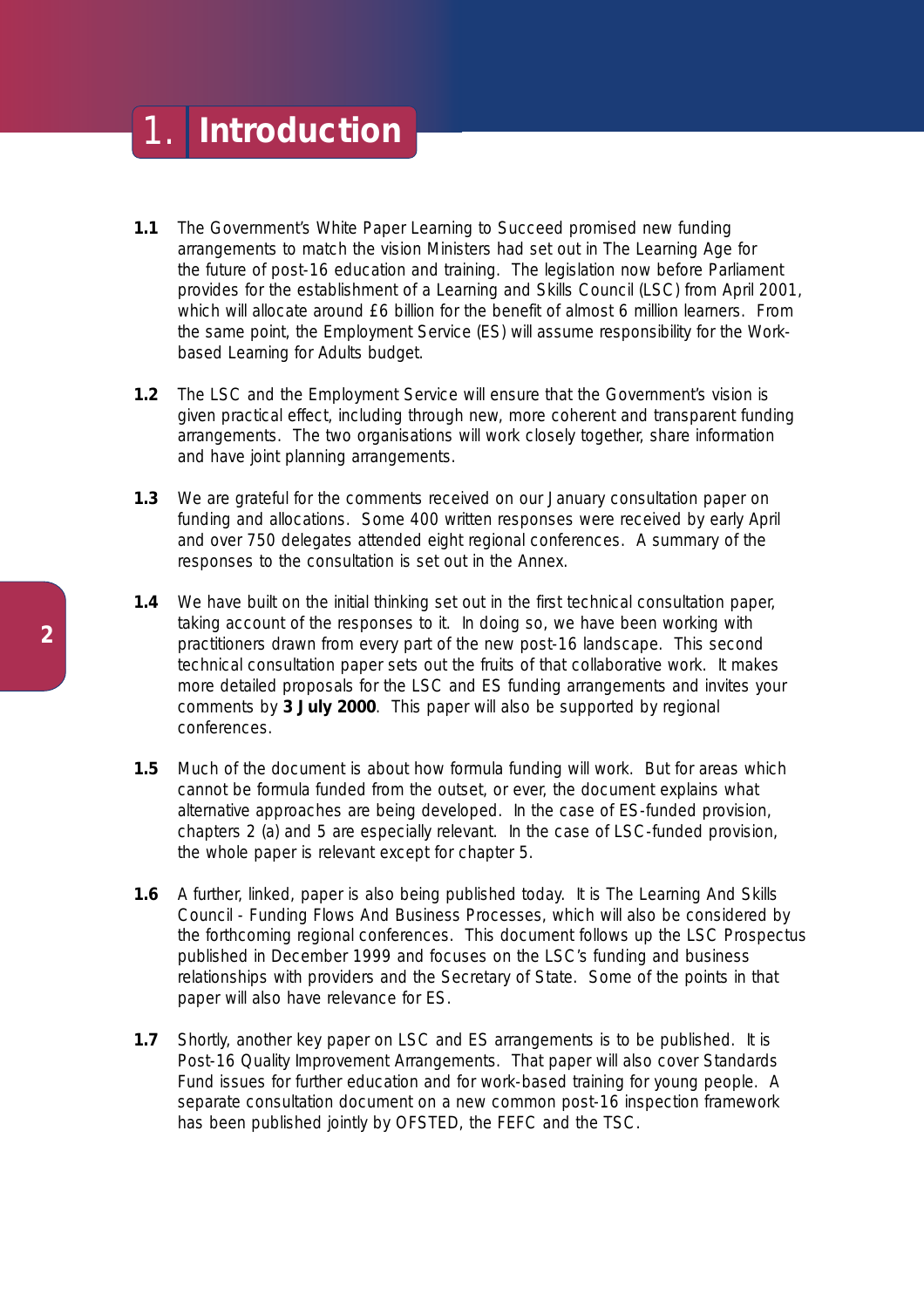#### *Developing a workable system*

- **1.8** Our aim is to put the LSC and ES in a position to establish a fully workable funding system from April 2001. This consultation is a vital step on the way to having such a system. We shall continue with intensive development work while consultation is underway. That will focus on modelling the results of the May proposals. We propose in this paper the establishment of national rates advisory groups to assist the work of the LSC and ES. We are in the process of creating our own shadow version of these to assist our work over the summer.
- **1.9** In the early autumn the LSC and ES should be in a position to consult providers on new funding rates for provision, from which providers will be able to calculate the broad effects on their future budgets. We do include some figures in this paper, which are employed purely for illustrative purposes at this stage and carry no implication as to the actual rates of funding that will be paid. We shall be testing rigorously both the impact on providers and affordability. Design and policy changes, including moving to one system in place of five, could lead to some changes for some individual providers. The transition arrangements set out in chapter 2 (d) are therefore of critical importance in ensuring that change is as smooth and seamless as possible.

#### *A note on terminology*

- **1.10** The LSC and ES will be able to contract directly with further education providers, and other private and voluntary sector organizations, including education-business link organizations such as Education-Business Partnerships. We use the term "provider" to cover all these organizations. Where we write specifically about further education providers, we use this term to cover general colleges of further education, specialist FE colleges, sixth form colleges and FEFC-funded "external institutions". The LSC will not fund schools directly and for clarity we have therefore not used the term "provider" to cover schools. Where an issue has relevance to schools we flag this up explicitly.
- **1.11** In this document we use the phrase "Qualifying for Success" to embrace all the A/AS level, vocational A level and key skill programmes sometimes referred to by others as "Curriculum 2000". And we use the phrase "work-based training for young people" to refer to programmes for young people, eg apprenticeships, of the type currently funded by TECs.
- **1.12** To distinguish financial from academic years, we use a hyphen for the former (eg 2000-01) and an oblique for the latter (eg 2000/01).

#### **Objectives**

- **1.13** The objectives of the new funding system are that it should:
	- **a**) *promote excellence, high quality and value for money*. The new system must raise standards and there must be a clear link between quality and the decisions made by the LSC and ES. Drop out levels and achievement rates must improve. Money must follow the learner and must reach the point of provision, not be tied up in bureaucracy. There must be flexibility to support newer forms of provision such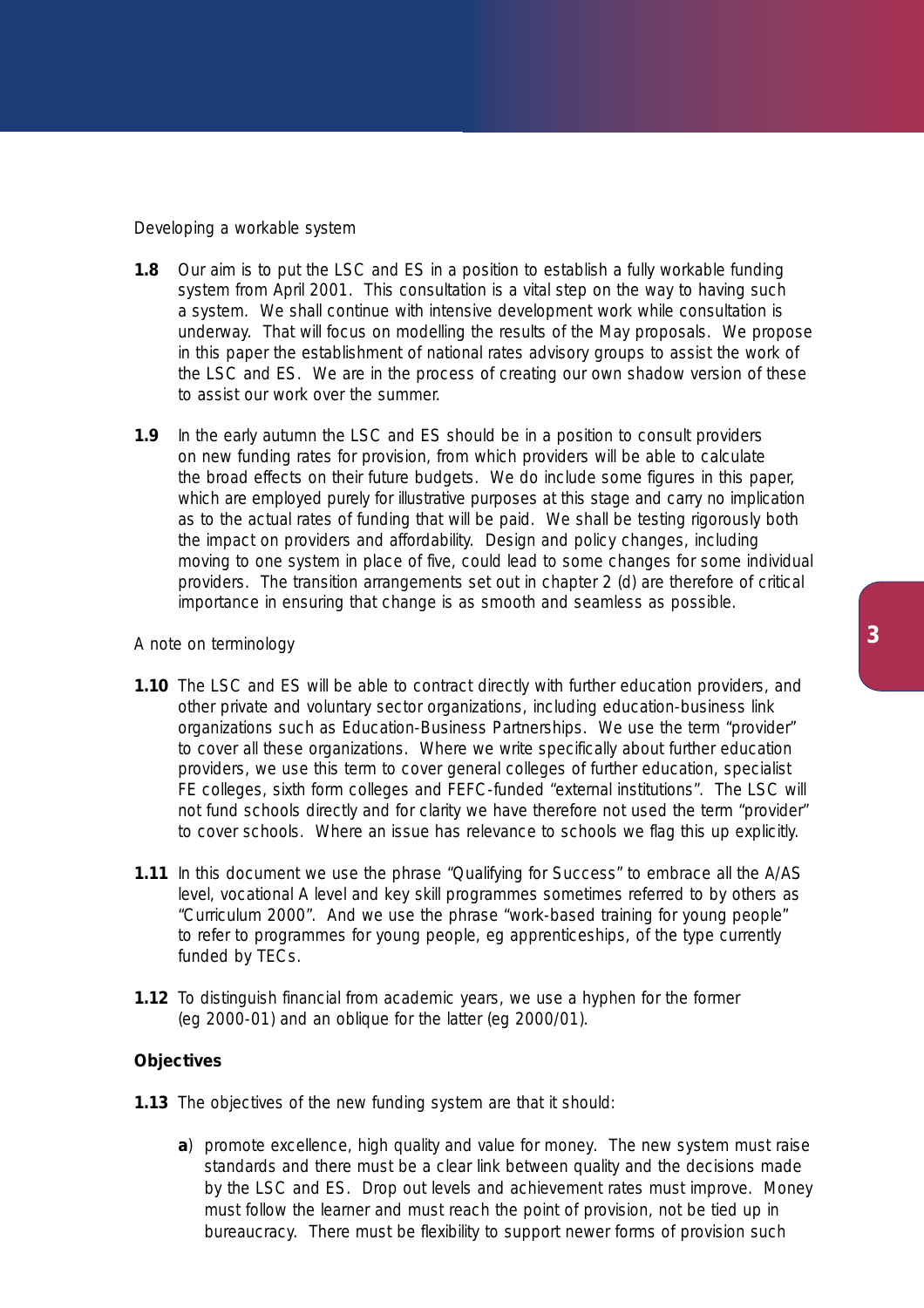as **learndirect** where UfI will be a key strategic partner of the LSC. The system must offer coherence across the LSC and ES and minimise administration. It must be accessible to small organizations lacking significant administrative resources;

- **b)** *be responsive to the demands of individuals, communities and employers*. The new system must secure the entitlement of all 16-18 year olds to free tuition in pursuing qualifications up to level 3. It must meet the wide-ranging demands of individual learners and jobseekers, communities, employers and the economy, including vocational and non-vocational learning. It must promote employability and ensure individuals are equipped with the skills, knowledge and experience needed in the future not in the past. Education-Business Partnerships must be supported;
- **c)** *maximise participation and social inclusion*. The new system must help expand and diversify demand, widen participation and secure greater social inclusion. More of the available resources need to be directed at those whose backgrounds have disadvantaged them, including through the targeting of funding and by offering more first-rung provision for adults. Economic regeneration and community capacity building must be supported. Poor adult basic skills must be tackled and appropriate support for family learning must be provided;
- **d)** *support the ES aim of helping people without jobs to find work and employers to fill their vacancies*.

#### **SUMMARY AND KEY ISSUES FOR CONSULTATION**

**1.14** The main points in this paper are summarised very briefly below. We would welcome comments on any aspect of this paper but have suggested below some key issues for the consultation.

#### **Chapter 2 - Core Approach**

We propose a funding system which:

- **i)** exemplifies the principles of **transparency, objectivity and simplicity**;
- **ii)** is **flexible**, so that it can cope with evolving policy and deal with everything from full-time conventional learning in an academic setting to brief periods spent on-line accessing UfI materials;
- **iii)** offers a **coherent** approach across the LSC and the Employment Service;
- **iv)** retains the best elements of FEFC's system in being both **national and formulaic**, while dropping concepts such as "units" and "ALFs";
- **v)** avoids words like "tariff" in favour of **phrases** such as "national rates"; and
- **vi)** requires that **money must follow the learner**.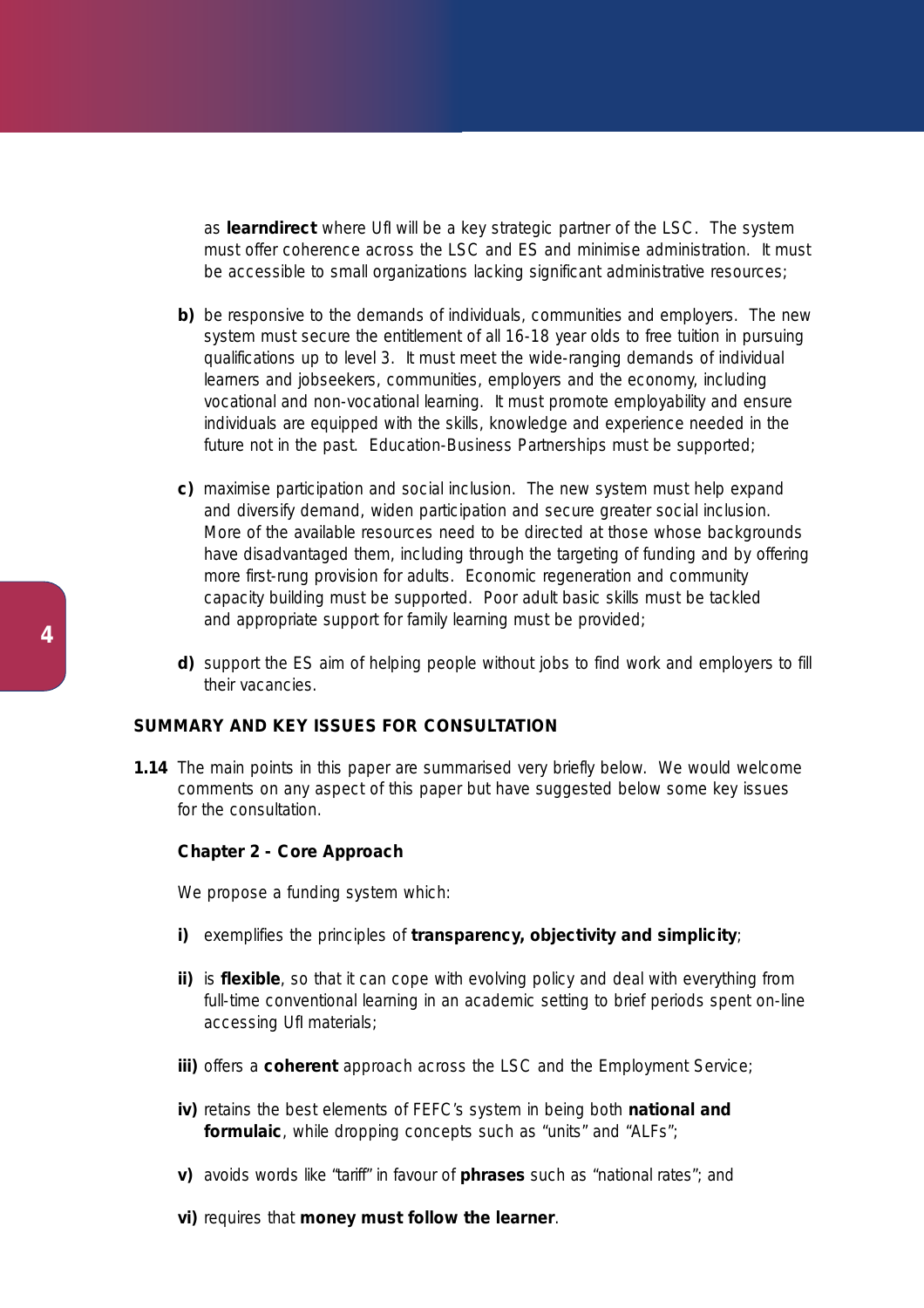In more detail, we propose that:

- **a)** programme delivery costs should be the main element drawing the great majority of formula funding;
- **b)** a programme weighting element should be included in the formula to reflect size and complexity of provision, including differential costs;
- **c)** an achievement element should be included in the formula, the size and nature of which should vary depending on the nature of the programme and policy objectives;
- **d)** a geographical element should be included in the formula initially applying only to London, where the case is supported by strong evidence of unavoidable additional cost;
- **e)** a disadvantage element should be included within LSC formula funding, based on individuals' home location and other indices of disadvantage;
- **f)** there should be funding for additional individual support outside the formula, above a minimum threshold, for individuals with learning difficulties or exceptional needs. A matrix approach will be developed for the future;
- **g)** account should be taken of any expected fees from individuals and contributions from employers in the allocation of funding where applicable;
- **h)** school sixth forms 2002-03 should be the start date for the new funding arrangements and 2000-01 should be the baseline year for operating the real terms guarantee; and
- **i)** transition arrangements should be sensitive to the need for as smooth and seamless a change to new arrangements, recognising the different starting points of each provider.

#### **Chapters 3 and 4 - Funding provision for young learners and adult learners**

Chapters 3 and 4 discuss how the core approach would apply in funding young people and adults respectively. In chapter 3 there is discussion in particular of how it would apply to A/AS levels and vocational A levels; and to work-based training for young people. In chapter 4 the discussion covers basic skills, UfI, other adult learning and the Adult and Community Learning guarantee.

#### **Chapter 5 - Funding ES provision**

This chapter discusses how the core approach should apply to ES-funded provision.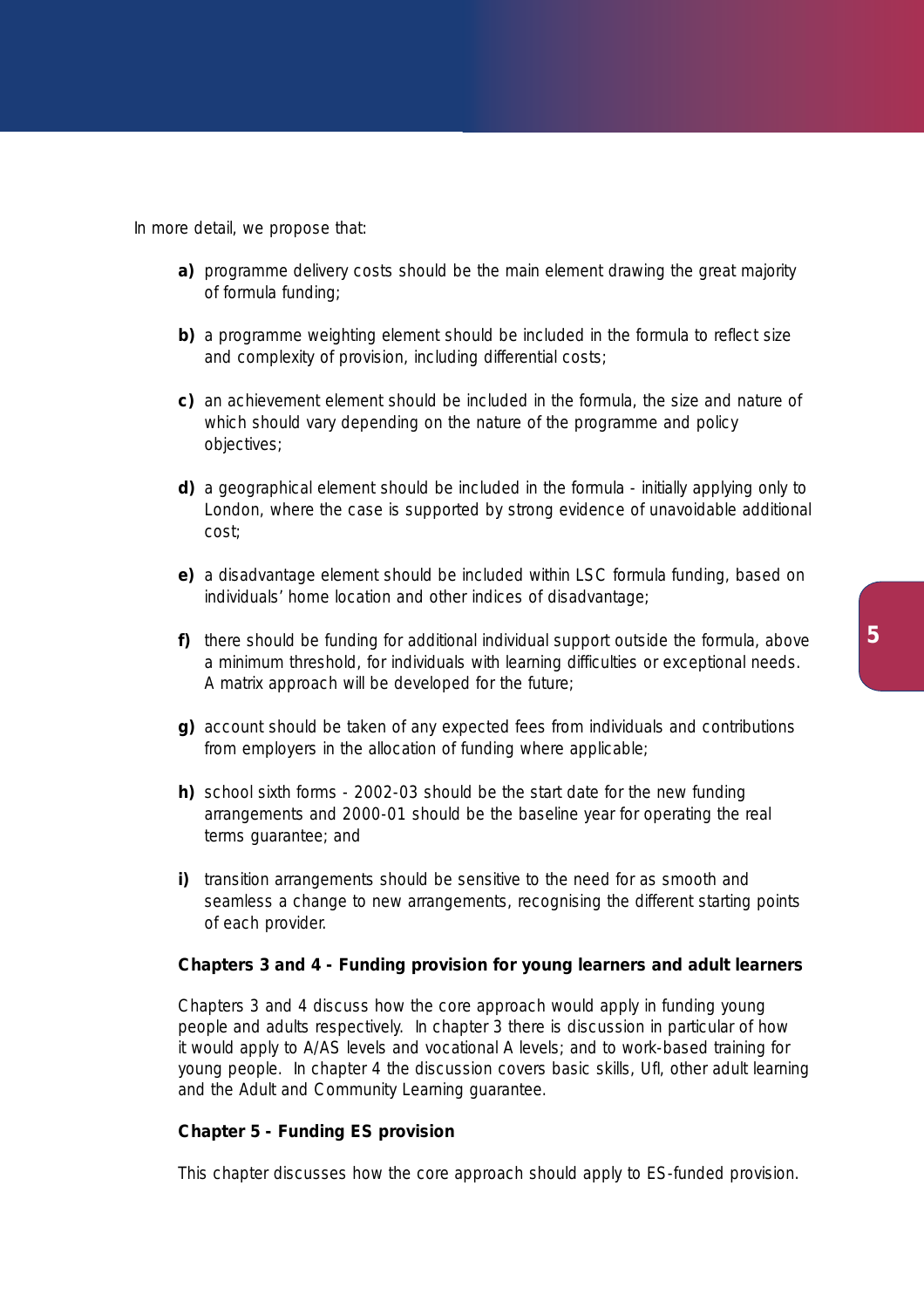#### **Chapter 6 - Learner support**

This chapter discusses how the approach set out in this paper should mesh with the developing arrangements for Educational Maintenance Allowances, training allowances, Access Funds and other areas of learner support.

#### **Chapter 7 - LSC Capital funding**

This chapter raises issues relating to the FE capital regime and also discusses capital for Adult and Community Learning.

#### *Key issues for consultation*

- **1. Funding formula (chapter 2A). Do the proposals strike the right balance between the need for providers to be clear as to funding principles while ensuring sufficient flexibility to meet evolving needs? In relation to the Government's policy on equal opportunities, is the formula sufficiently flexible to support these?**
- **2. Funding learners with additional needs (chapter 2B). Is the continuation of the matrix for specialist colleges, and adaptation of the current FEFC approach for FE providers, the best interim approach while a new matrix is being developed? What interim approach should be adopted for the workbased training route? What are the desirable features of the longer term matrix?**
- **3. Learner fees and employer contributions (chapter 2C). Will the proposed approach allow providers sufficient flexibility to manage their organizations while also ensuring that learners and employers know where they stand and are being treated equitably? How should we address the issue of increased employer contributions for some job-related training?**
- **4. Transition (chapter 2D). Do the proposed arrangements offer the right levels of reassurance to learners, employers, providers and schools about a relatively smooth and seamless change to the new arrangements? Will they operate equitably across all sectors?**
- **5. Young learners (chapter 3). Do the proposed funding arrangements for A/AS levels and vocational A levels offer the right degree of clarity for schools and FE providers to plan successfully to meet Ministers' policy intentions? Will the proposed arrangements for work-based training for young people ensure that the new AMA and FMA frameworks are supported by the right funding approach?**
- **6. Funding block system (chapter 4). Is the proposal sufficiently fine-grained to distinguish between the many different types and lengths of provision often part-time, mainly adult - while avoiding excessive bureaucracy?**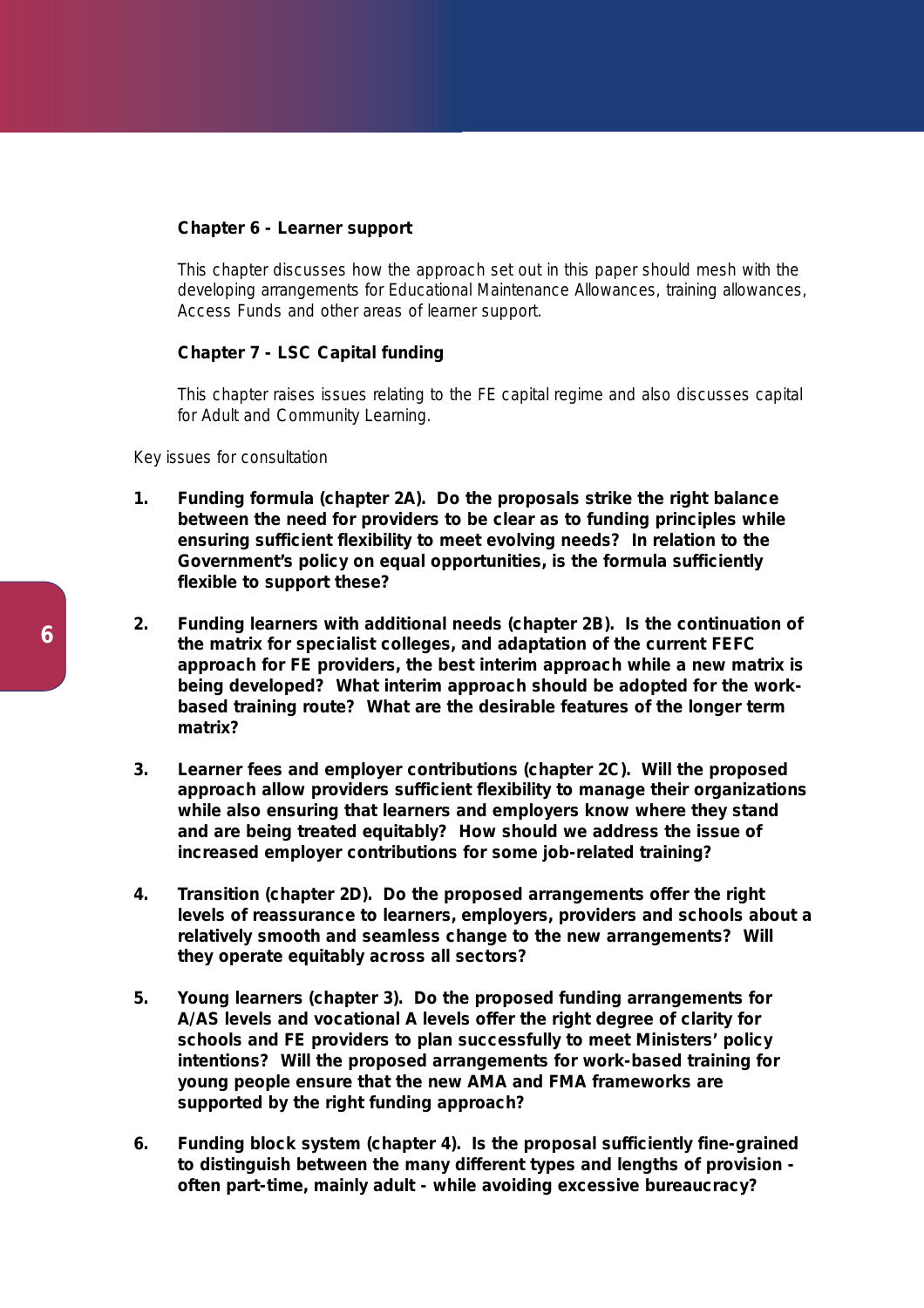- **7. Adult learners (chapter 4). Will the funding arrangements give appropriate support to Ministers' policy objectives in the key areas of (a) basic skills, (b) UfI, (c) Adult and Community Learning, and (d) engaging residents of the most socially disadvantaged communities in learning?**
- **8. ES provision (chapter 5). Will the proposed arrangements support the type and range of provision for which the ES has responsibility?**
- **9. Training allowances (chapter 6). Will the proposals ensure that trainees are appropriately supported while undertaking work-based training for young people?**
- **10. FE capital (chapter 7). Should the LSC allocate funds to assist the development and enhancement of ILT and IS/IT services and, if so, on what basis? Should further priority be given to funds for the renewal and enhancement of equipment and should FE colleges be required to ringfence 2% of their recurrent funding for capital purposes?**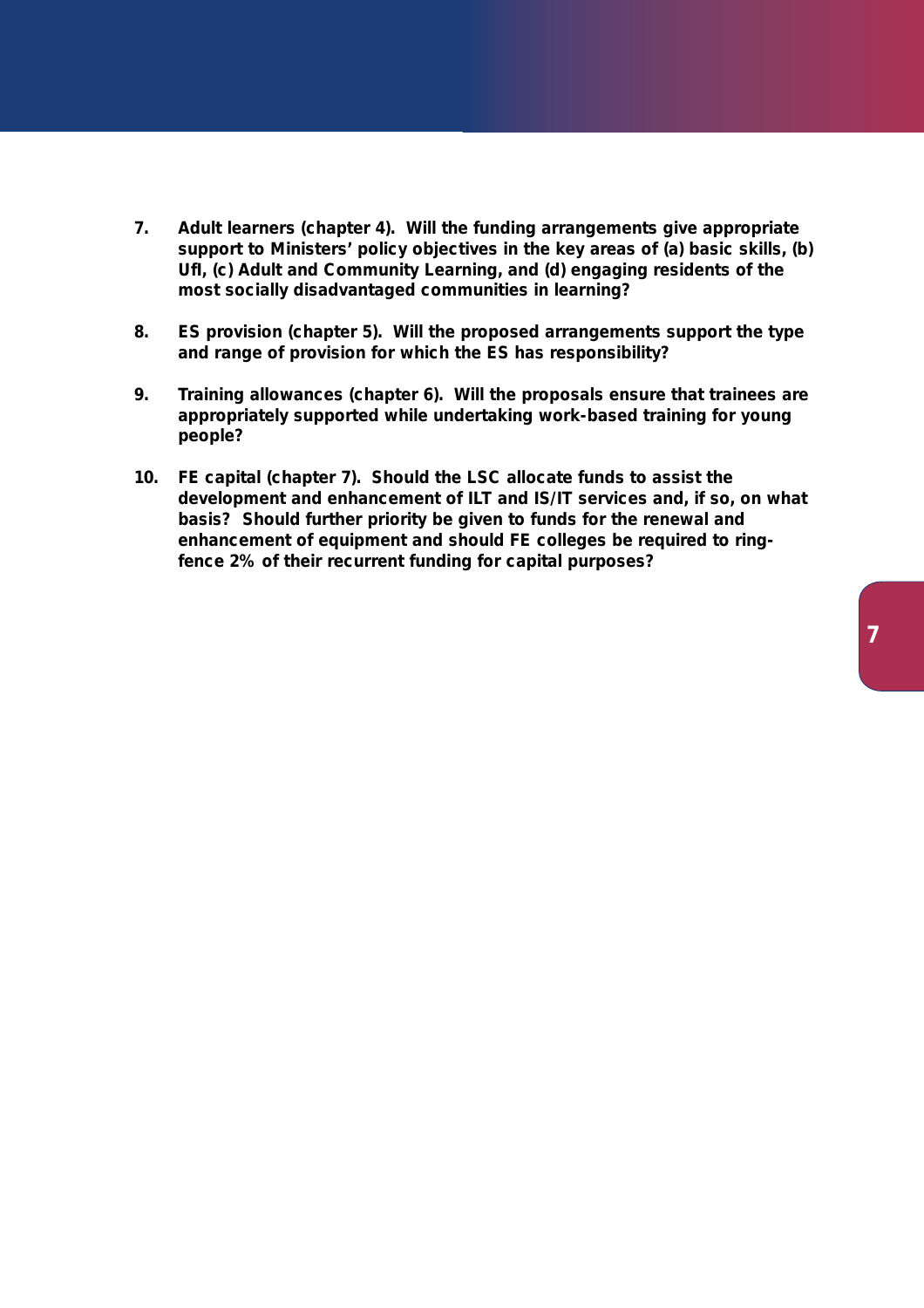## 2. **Core Approach**

#### **Introduction**

- **2.1** This chapter outlines a core approach to funding which we intend should be applied within the LSC and ES. It is consistent with the principles in the January consultation paper, focusing on the key government objectives of raising standards and achievement, widening participation, and contributing to the national skills agenda. It reflects the principle that similar programmes or qualification aims should be funded in a similar way and at similar levels, wherever they are delivered.
- **2.2** Applying the core approach in practice is dealt with in chapters 3 and 4, concerning LSC-funded provision for young people and adults respectively, and in chapter 5 concerning ES-funded provision. Funding for learner support is treated separately in chapter 6. And the LSC's planning and allocation process is dealt with in the parallel document, *The Learning and Skills Council - Funding Flows and Business Processes*.

#### **A. STRUCTURE OF THE FUNDING FORMULA**

- **2.3** At the heart of the core approach is a national funding formula. This will govern the great majority of LSC and ES funds in the steady state. However, as section D of this chapter explains (Transition Arrangements), different providers will get to the steady state at different times, depending on their circumstances: school sixth forms will not come within the LSC's ambit before 2002-03, and steady state funding rates will in practice be subordinate to the operation of the real terms funding guarantee; and the national formula will only apply to LEA-maintained Adult and Community Learning as soon as is practicable.
- **2.4** The aim behind the design of the core system is to display the characteristics of a formula, with the transparency and objectivity that this conveys, without locking in an approach which is mechanistic or unable to cope with evolving policy. The funding system will have to cope with everything from full-time conventional learning in an academic setting to brief periods spent on-line at home or at work accessing UfI materials. We think it important that the LSC and ES have one coherent but flexible system, rather than a collection of sub-systems.
- **2.5** As flagged in the White Paper *Learning to Succeed*, we have taken the best elements of the FEFC system in that the system will be both national and formulaic. But we have dropped FEFC concepts such as "units" and "ALFs". We have also tried to avoid words like "tariff" in favour of phrases such as "national rates".
- **2.6** More substantively, the design of the system constantly emphasises that money is following the learner. This builds on the practice in the New Deal, schools, and TEC-funded sectors. In FE, we consider that too much attention has been paid to maximising units of funding. The implications in terms of numbers of learners, and the learning they have been undertaking, have sometimes been neglected by some FE providers. The parallel document on LSC funding flows and business processes explains that LSC allocations will be explicitly related to learner numbers, and, where appropriate, to other targets such as qualification outcomes.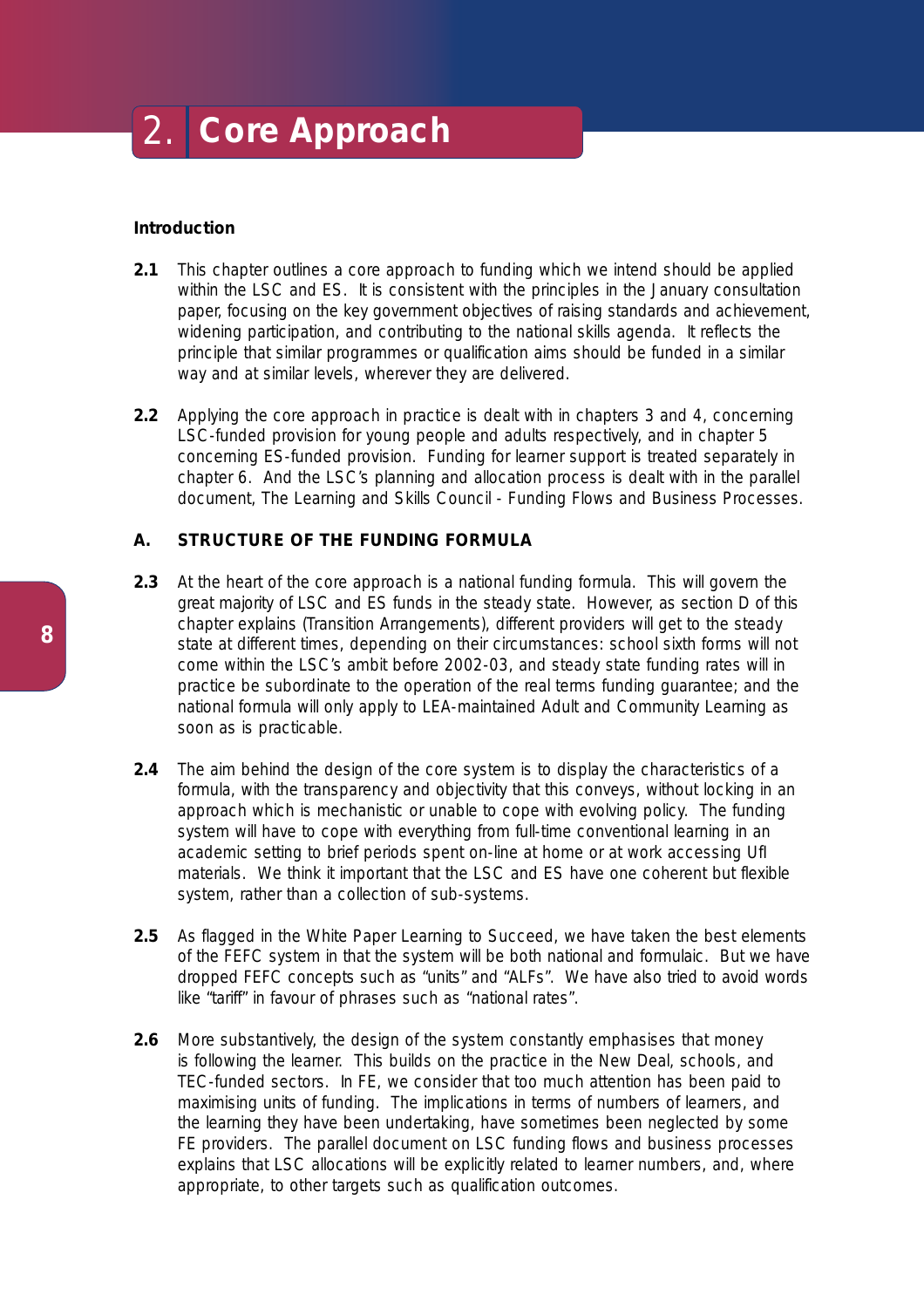**2.7** The January consultation paper indicated that the national formula and rates of funding should reflect the costs necessary to deliver provision, but the formula should also be as simple as possible. A balance has to be struck between these. More targeting of funding to address particular needs results in greater complexities and an increased requirement for accountability on providers. Simplification involves reducing the number of cost variables and limiting the amount of targeted funding that requires detailed eligibility rules.

#### **Elements of the Funding Formula**

- **2.8** In deciding whether to include an element within the formula we have applied four tests:
	- **In** Is it relevant to Ministers' post-16 policy objectives?
	- **O** Does it deal with a significant variation in costs between different learners and types of provision?
	- **O** Can it be incorporated into the funding system with equal applicability across schools, colleges, and other providers?
	- **O** Does it introduce unnecessary complexity or bureaucracy?
- **2.9** In summary, the funding elements proposed in this chapter, and on which we would welcome views, are:
	- **a)** programme delivery costs should be the main element drawing the great majority of funding;
	- **b)** a programme weighting element should be included to reflect size and complexity of provision, including differential costs;
	- **c)** an achievement element should be included, the size and nature of which should vary depending on the nature of the programme and policy objectives;
	- **d)** a geographical element should be included initially applying only to London, where the case is supported by strong evidence of unavoidable additional cost;
	- **e)** a disadvantage element should be included within LSC funding, based on individuals' home location and other indices of disadvantage.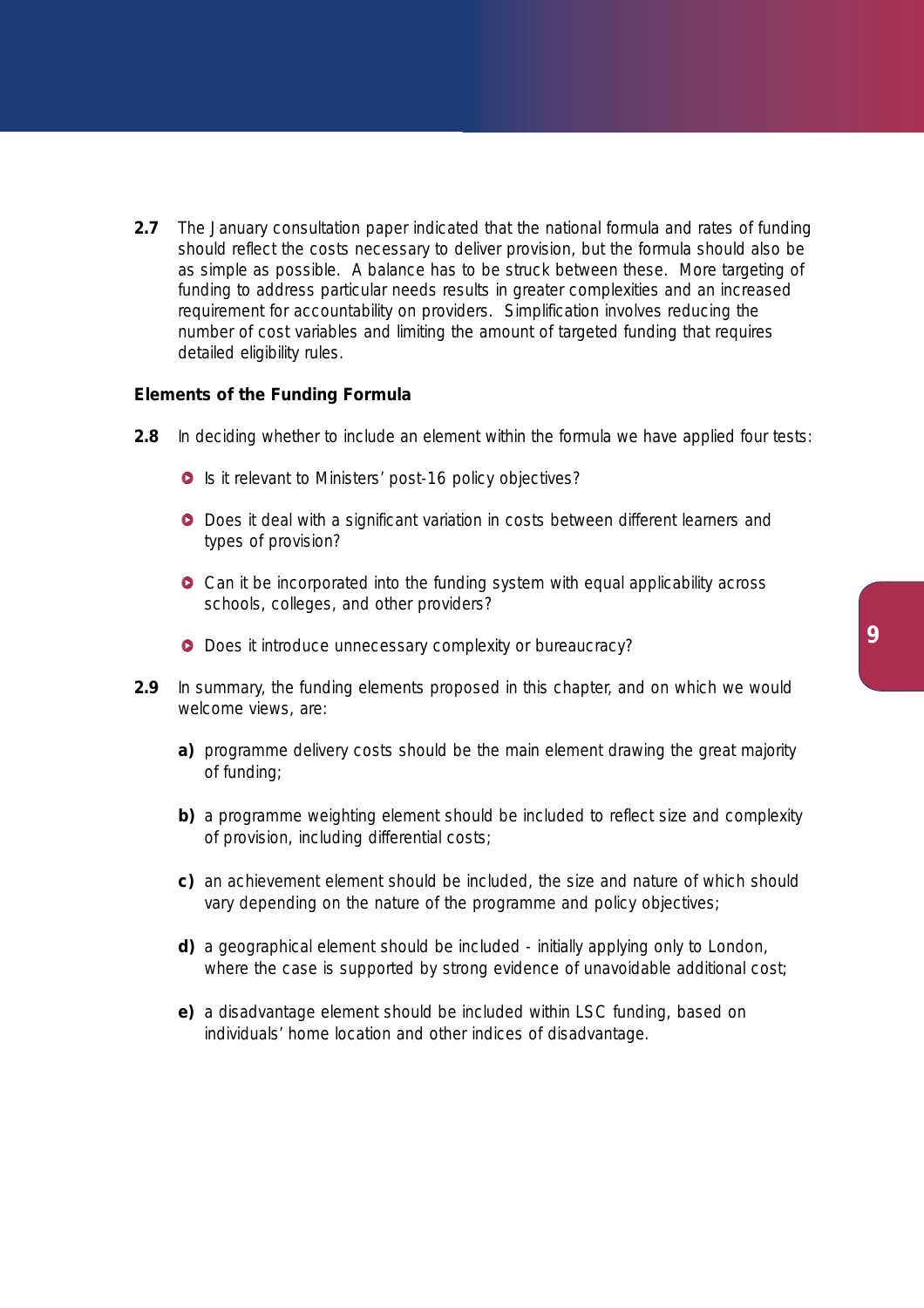- **2.10** These points are considered in more detail below. In addition to these formula elements, further key funding factors are that:
	- **a)** there should be funding for additional individual support above a minimum threshold for individuals with learning difficulties or exceptional needs - see section B of this chapter;
	- **b)** account should be taken of any expected fees from individuals and contributions from employers in the allocation of funding where applicable - see section C of this chapter; and
	- **c)** transition arrangements should be sensitive to the need for as smooth and seamless a change to new arrangements, recognising the different starting points of each provider - see section D of this chapter.

#### **Programme core costs element**

**2.11** We propose that, for all types of provision, two programme elements should account for the largest share of the overall funding available - for core costs and, as discussed below, cost weightings. This simply reflects that the great majority of costs depend on the length, size and complexity of the programme followed by the learner.

#### *Programme length*

- **2.12** Programme length will be a key determinant of the programme core costs element under the funding formula. This mirrors the fact that the length or size of a programme will be the main determinant of provider costs. This in turn reflects that staff costs remain the most significant element of delivery. Some other costs such as accommodation will also relate to the extent of teaching or supervisory time.
- **2.13** For many programmes the FEFC concept of quided learning hours will be a sufficient guide to programme length, defined as all those times when a member of staff is present to give specific guidance towards the qualification or module being studied on a programme. This includes lectures, tutorials, and supervised study in, for example, open learning centres and learning workshops. It also includes time spent by staff assessing learners' achievements, for example in the assessment of competence for NVQs. It does not include hours where supervision or assistance is of a general nature and is not specific to the study of the learners.
- **2.14** However, the funding system will need to be flexible enough to cope not only with traditional academic and vocational programmes, but also work-based training and the worlds of on-line and distributed and open distance learning. Length will be a guide but not the only guide to programme core costs. We set out in chapter 3 two compatible but not identical approaches to how we propose that long, intense, and often full-time programmes should be funded - under the respective umbrella terms of "Qualifying for Success" and "work-based training for young people". Although chapter 3 is primarily about LSC funding for young people these two approaches would cover all long, intensive (usually full-time) provision, including for adults. In chapter 4, we set out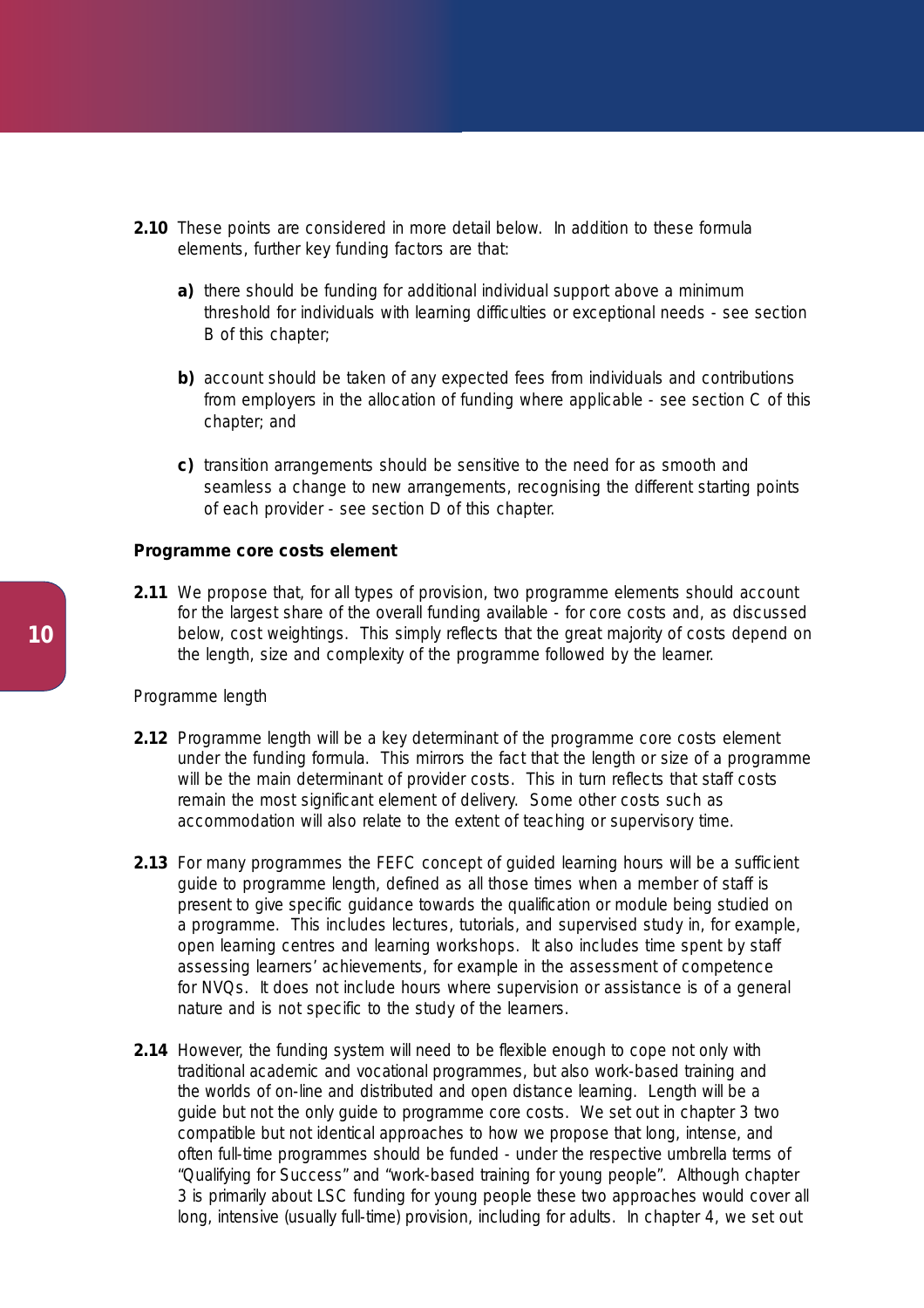an approach to how short and part-time learning will be funded by the LSC, such as basic skills provision. Although that chapter is primarily about adults, the approach there would apply to all LSC-funded short (and often part-time) provision, including for young people. In Chapter 5, we set out the approach on how ES proposes to accommodate its diverse provision within a single funding system which takes into account both the length and intensity of provision.

#### *Retention*

- **2.15** It is important that the funding system does not give a perverse incentive by continuing to fund those who have dropped out of learning. Nor should it err in the direction of encouraging time-serving on a programme, such as New Deal, where getting a job is the main outcome. We therefore propose that the funding system should only pay for learners who are in learning. This principle is well understood under the FEFC and TEC funding systems where it has been reflected in the "retention" and "on-programme" elements of funding. But it is not a common feature within school sixth form funding. The implications for school sixth forms are explored in the paralell LSC funding flows paper.
- **2.16** Checking that learners are still in learning will need to be done accurately and appropriately, without excessive bureaucracy. These issues are explored in chapter 6 of the parallel LSC funding flows and business processes document.

#### *Programme weighting element - differential costs of provision*

- **2.17** In addition to the core costs element, we need a funding element which reflects that some programmes of the same length or status are more costly to deliver. The funding system must avoid unconscious bias towards, for example, academic humanities programmes as against science or training programmes in cases where the latter are more expensive. The programme weighting element will ensure that, for example, where one programme is more expensive to run than another, eg engineering compared to English literature, this will be picked up by the weighting factor. These points are pursued in more detail in Chapters 3-5.
- **2.18** We propose to aim for a limited number of programme weightings in the interests of simplicity. A number of current systems use five weightings and we propose to use this as a a starting point as potentially offering the right balance of accuracy and simplicity. However, we will need to review this in the light of more detailed work, and we do not rule out the adoption of a much larger number of weightings if the modelling work we carry out over the summer suggests this is necessary.

#### *Rates Advisory Groups*

**2.19** As envisaged in January, we think the LSC and ES will each need to establish Rates Advisory Groups to offer advice on funding rates and programme weightings. The groups would be drawn from providers and schools and others with appropriate expertise, including QCA and NTOs. There should be cross -membership. Advice would be offered by the groups on an independent basis and the proceedings, and the evidence received, would be published. The groups would advise on: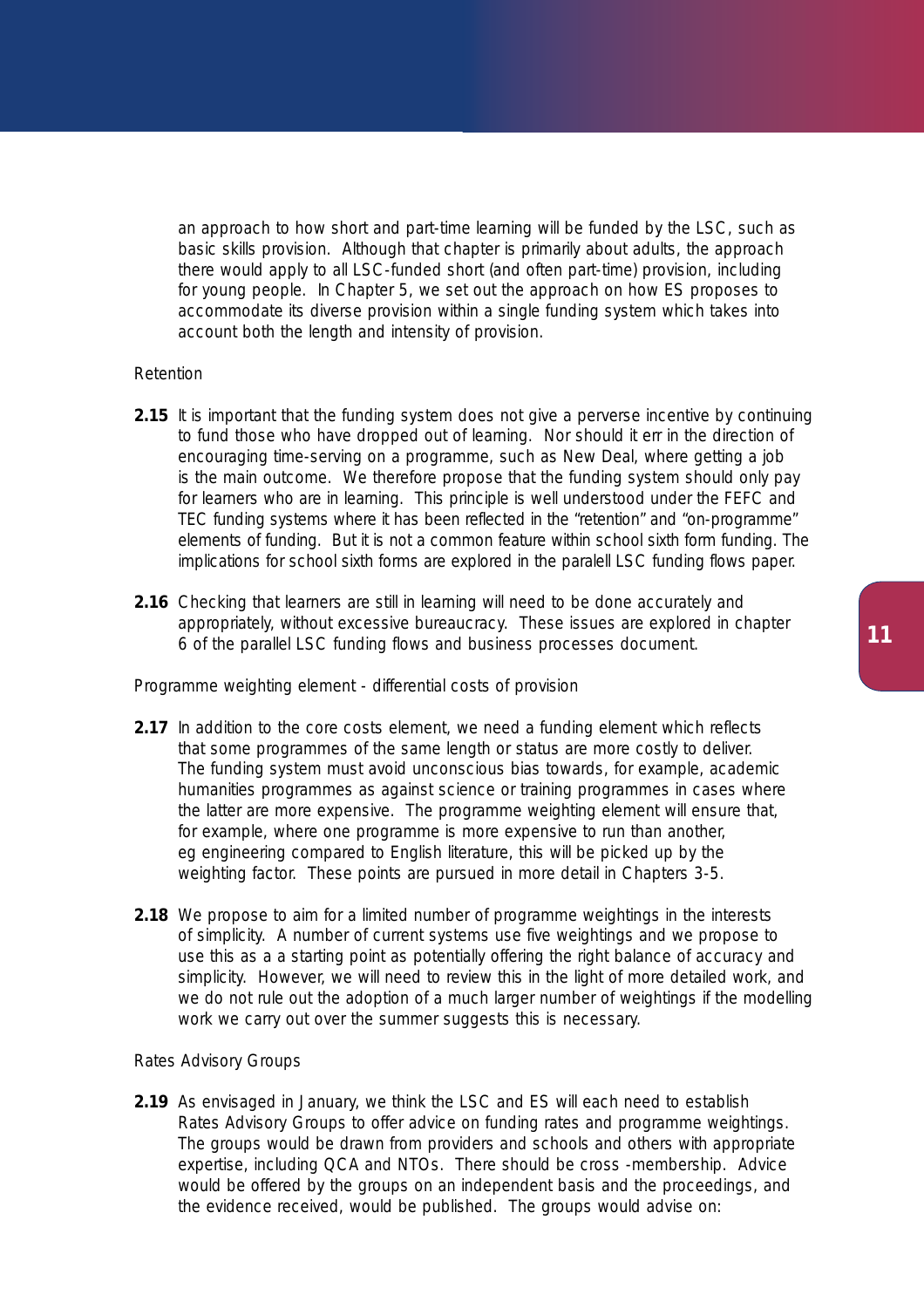- a) relativities and programme-weighting factors, seeking to ensure fair differentials and comparability between individual qualifications, courses and programmes including key skills - across the post-16 learning sector, whichever route the learner chooses;
- **b)** financial benchmarking of provision and other issues of value for money, to ensure that national rates reflected reasonable assumptions on levels of drop-out and achievement; and
- **c)** the criteria that should govern any departure from national rates in exceptional circumstances.

We shall be establishing a shadow group to work over the summer, as indicated in the introduction to this paper.

#### **Achievement element**

- **2.20** Raising achievement levels is a key government objective and, as flagged in January, we propose that an achievement element will be built into the core formula funding arrangements.
- **2.21** Where an explicit achievement is expected as part of the programme, a minority amount of the programme funds will be linked to achievement of the desired outcome. But there will be no assumption that every programme should lead to an achievement.
- **2.22** In terms of defining what is meant by achievement, we propose that different definitions should be used for different programmes. So, for many 16-18 year olds, we would expect the achievement element to be tied to learners obtaining NVQs, or completing a modern apprenticeship framework, or obtaining academic or vocational A levels or the equivalent. In another example, of New Deal provision, we would propose that obtaining a job should be counted as a measure of achievement, but qualifications would again be a relevant measure. For some adult provision, on the other hand, it may be appropriate for there to be no achievement requirement.
- **2.23** We do NOT propose to have the same percentage factor for every programme. High percentages can destabilise providers and cause cashflow problems. They should be reserved for cases where for policy reasons a high figure is needed, or where it is necessary to establish a culture of delivery. So, for example, in this paper different rates are proposed for ES provision, for work-based training for young people and for academic and vocational A levels, based on different policy imperatives and different current success rates in helping learners to achieve their goals.
- **2.24** The establishment of an achievement element will be new for most school sixth forms, other than those which have been involved in LEA sixth form funding pilots. Comments during recent consultations by some schools suggest that there is wide understanding of the potential benefits of this development for successful sixth forms and the challenge it will pose to less successful schools. This consultation paper now affords schools the opportunity to comment more formally on the proposal. The effects of the change will, of course, be moderated by the real terms funding guarantee discussed later in this chapter under section D - transition arrangements.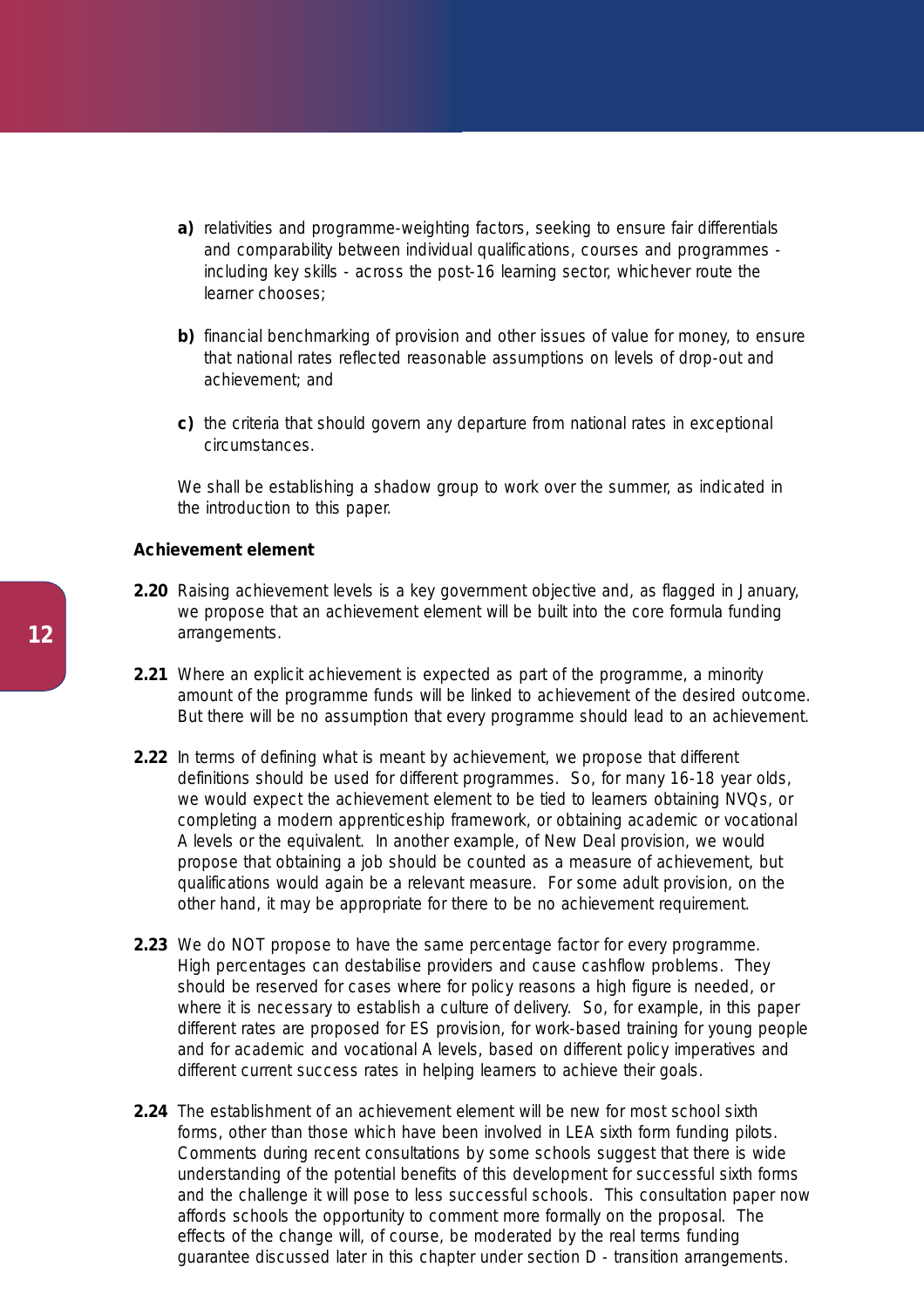#### **Area costs element**

- **2.25** The next element of the basic formula is for area costs. In principle, any area of the country could qualify for a weighting factor. Virtually every provider could make a case for special treatment based on its size, specialisms, or location. Introducing factors to cover these issues would add needless layers of complexity to the formula, with different factors working to cancel each other out. The LSC will have the capacity to support particular providers in the light of its duty to secure 'proper' or 'reasonable' facilities for education and training.
- **2.26** In practice, evidence points to London as the only high cost area worth reflecting at present through a discrete formula element. London costs are reflected in the current funding of FE providers and schools, but not all private and voluntary sector training providers. We intend that the London factor should cover all providers and school sixth forms, including providers funded by ES. It would be open to the LSC and ES to consider adding other areas in the future if the evidence justified this, and their Rates Advisory Groups will also need to keep under review how much should be devoted to this element. Over the summer we shall undertake detailed work on establishing the right amount to include under this weighting element and developing appropriate area banding arrangements.

#### **Disadvantage element**

- **2.27** As proposed in January, we intend that there should be an explicit formula element for disadvantage. This will be a percentage uplift applied once the elements have been calculated for programme costs, programme weightings, achievement and area costs. It is not intended to cover additional learning needs, for which we have built in an additional support factor (see section B of this chapter). Those familiar with the funding of local authorities will recognise the distinction between having an element for additional educational need and one for the special educational needs of a particular individual.
- **2.28** The main purpose of a disadvantage factor would be to promote and reward wider participation, ie to encourage disadvantaged individuals or groups to undertake learning to improve their own lives and careers, to contribute to greater business competitiveness, and to improve social inclusion. This approach will build on FEFC's widening participation factor. The FEFC figure was already planned to rise to 10% in 2001-02 from its current figure of 6%. We intend that the LSC should review how to increase the 10% figure still further.
- **2.29** In terms of establishing an objective indicator of disadvantage, factors such as free school meals or the learner's postcode are employed in current post-16 funding systems. But some have seen difficulties with using postcodes to measure disadvantage, with the method regarded as not sufficiently sensitive to individual disadvantage within more affluent areas. This is why, for example, the FEFC extended its widening participation factor to non-postcoded groups such as care leavers and travellers, and to those on basic skills programmes irrespective of their postcode. In its current consultation, the FEFC is testing opinion on the use of prior educational attainment as an indicator of disadvantage for 16-18 year olds. We consider that the LSC should mount a thorough review of the method of indicating disadvantage across all post-16 learning, taking into account the results of the FEFC's consultation.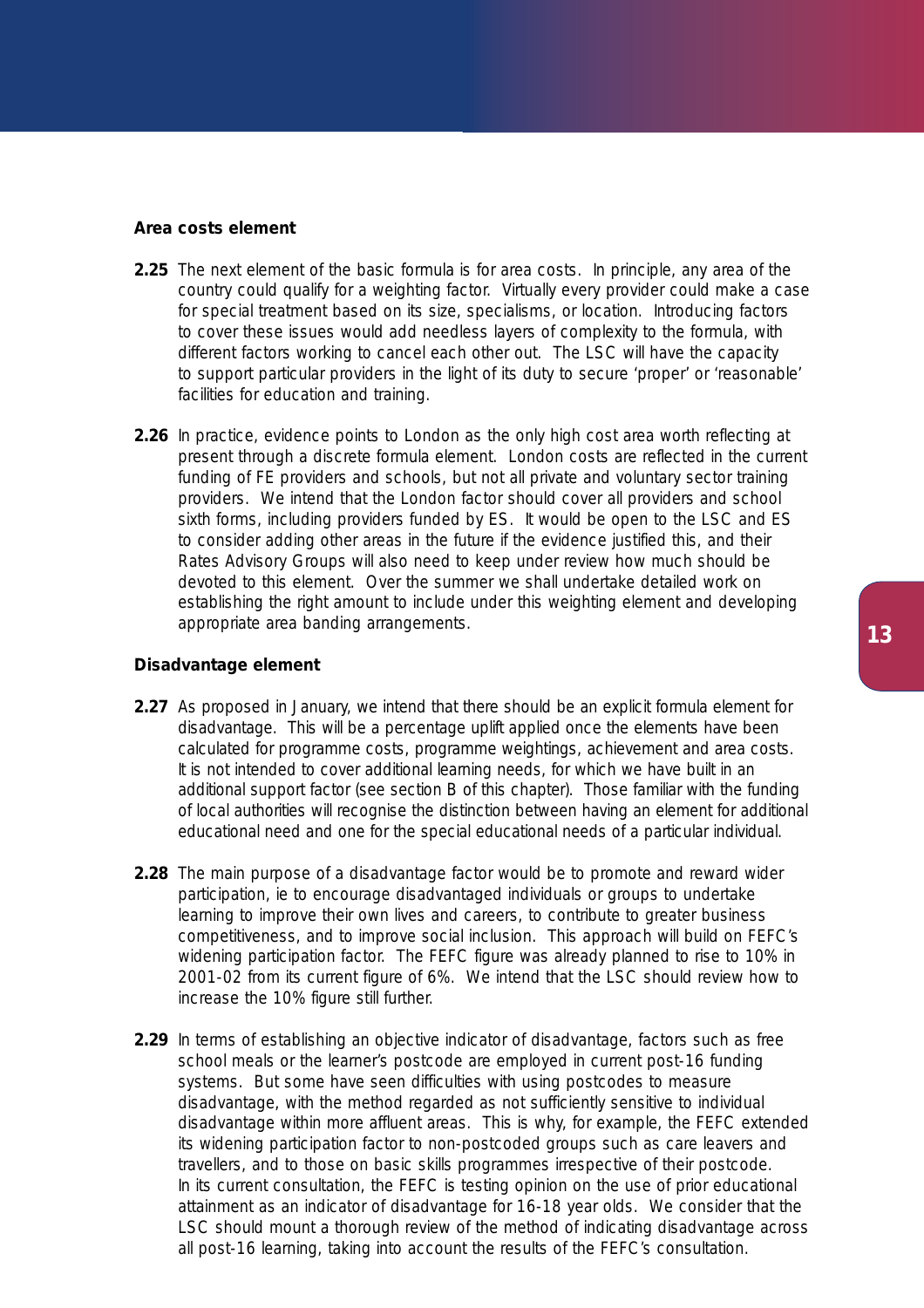- **2.30** Sixth forms and TEC-funded providers will need support in adjusting to this approach to disadvantage. This has been taken into account in designing the transition arrangements discussed in section D of this chapter.
- **2.31** As already indicated, the disadvantage factor is not the only source of funding for disadvantage but is the element most directly linked to widening participation. Further sums will be available from local LSCs, from their non-national formula budgets, to help meet targets for growth in provision for the disadvantaged, eg for community-based approaches to the engagement of non-learners, including intensive outreach work. This approach would also be linked to other sources of funding, such as ESF and SRB, emphasising the importance of partnership. Success in achieving growth would be reflected in providers' subsequent widening participation factors.
- **2.32** In the case of ES clients, we do not propose to apply a separate disadvantage element. ES uses programme eligibility criteria to ensure that help is targeted at the most disadvantaged clients. With ES provision, there is less need to promote wider participation or outreach work. So we can gain a helpful simplification by removing any need for a separately identifiable disadvantage factor and building these additional costs of helping more disadvantaged clients into the programme element.

#### *European Social Funding*

**2.33** As indicated in January, we intend that both the LSC and ES should be able to allocate ESF funds alongside matched LSC or ES funds - this "co-financing" approach is explained in more detail in the parallel LSC funding flows paper. We intend that the LSC, in making joint allocations of LSC and ESF funds, will clearly wish (a) to target these on disadvantage and (b) employ the funding formula approach set out in this chapter unless the type of provision is unsuitable to be formula funded.

#### **Treatment of other potential elements**

#### *Starts/Entry*

**2.34** The January paper proposed an entry, or starts, element which is a feature of FEFC and TEC funding but not LEA funding for sixth formers or adults. But as we have been consulting, and continuing with development work, this has been criticised for adding cost and complexity, for not being calculated in relation to real costs and for creating perverse incentives. In the FEFC system, over time there has also been pressure to reduce the entry element for shorter courses so that it does not allocate a disproportionate amount of funding compared with the on-programme element. More generally, the concept of a discrete starts/entry element has been challenged as missing the real issue, which is the need for recognition of the special costs of outreach and assessment of those from disadvantaged backgrounds - factors which will now be dealt with by the disadvantage element and other targeted funds.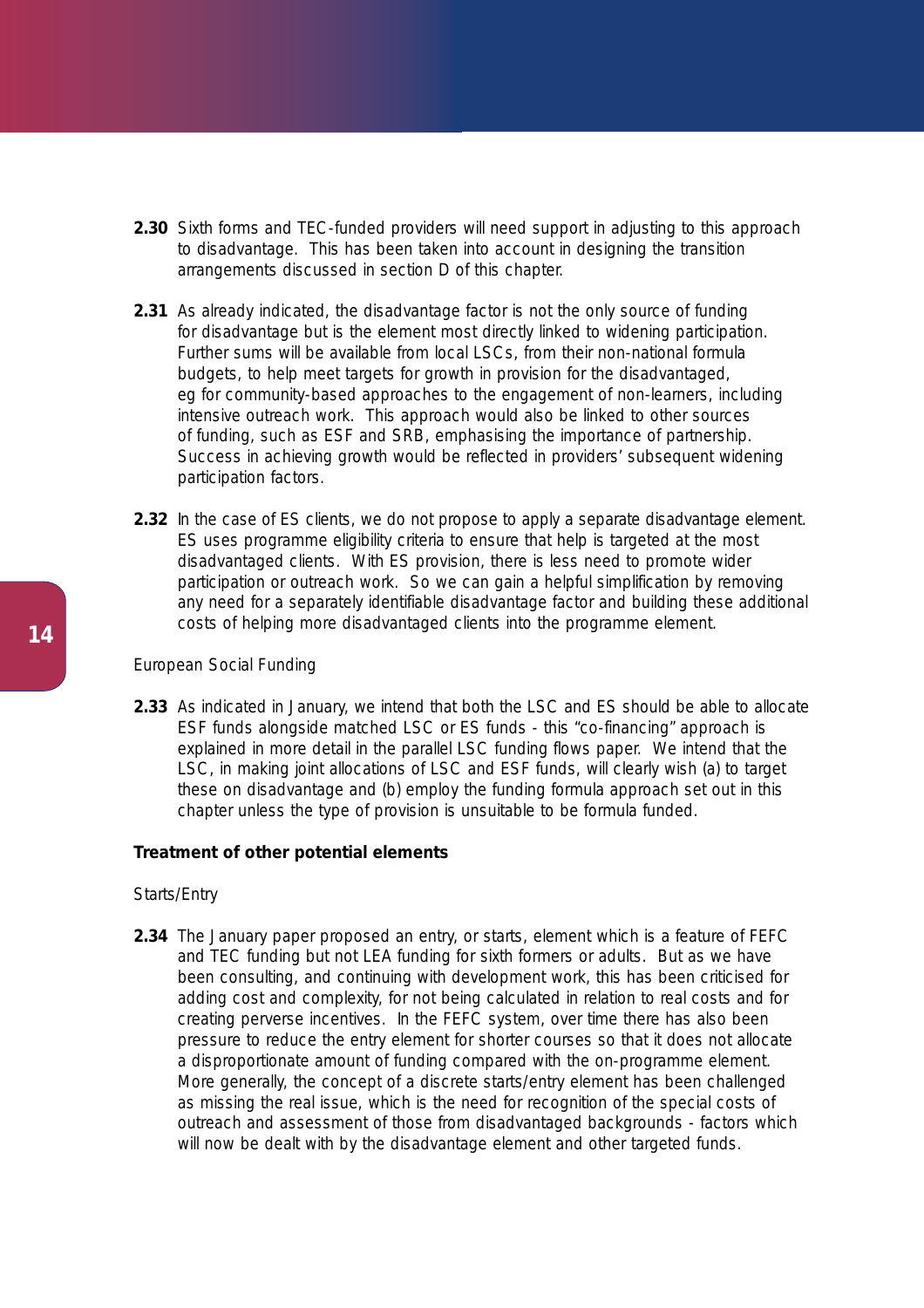**2.35** We have listened carefully to these arguments and have been persuaded by them. We propose that, on balance, it would be a valuable simplification if we dropped this element. In doing so, it is important to note that (a) the funds for starts will be merged with the main programme element, ie this is not a funding reduction, (b) the disadvantage factor will be a key source of extra funding for the most difficult to recruit and assess, and (c) cashflow patterns will be maintained by profiling payments in line with expected delivery, including the timing of recruitment and initial assessments (traditionally linked to the starts element).

#### *Mode of delivery*

- **2.36** The LSC and ES will encourage providers to deliver goals in the most appropriate and effective way possible, which will mean keeping pace with developments in information technology. But we do not propose to introduce an element in the funding system which discriminates on grounds of different modes of delivery, eg institutional learning as against e-learning, or classroom-based learning as against learning in the workplace. There is, at present, no evidence of a systematic differential in the recurrent costs to providers of delivery through open/distance or e-learning, compared with classroom methods. Differentiation by mode of delivery would introduce a significant and unwarranted complexity into the funding arrangements, in effect requiring a parallel formula for any particular course or programme and require precise definitions of 'open', 'distance', and 'ICT-based' learning.
- **2.37** However, what is clear is that the funding system must be flexible enough to cope with the on-line learning revolution. We consider that the funding system proposed in this paper will be fully consistent with the principles that make up "e" learning. It will allow people the choice to learn anytime, anyplace, anywhere. Funding will follow the learner and be driven by their needs. The funding system will be consistent and fair across both traditional and e-learning. It will be able to:
	- **o** fund bite-sized pieces of learning. The FEFC will in 2000-01 fund a variety of **learndirect** provision, including some lasting a few hours;
	- **O** recognise the individual's irregular patterns of learning, for example start and end dates that are independent of a provider's teaching calendar, or gaps in learning of more than four weeks;
	- $\bullet$  fund learning whether it leads to a qualification or not FEFC have already been able to fund **learndirect** learning of this sort on an experimental basis; and
	- **t** take account of the way in which learners are supported, without having to record, say, every phone call, or email.
- **2.38** Funding for **learndirect** learners is discussed in chapter 4. The funding relationship between the LSC, UfI Ltd and UfI hubs is discussed in the parallel document on LSC funding flows and business processes.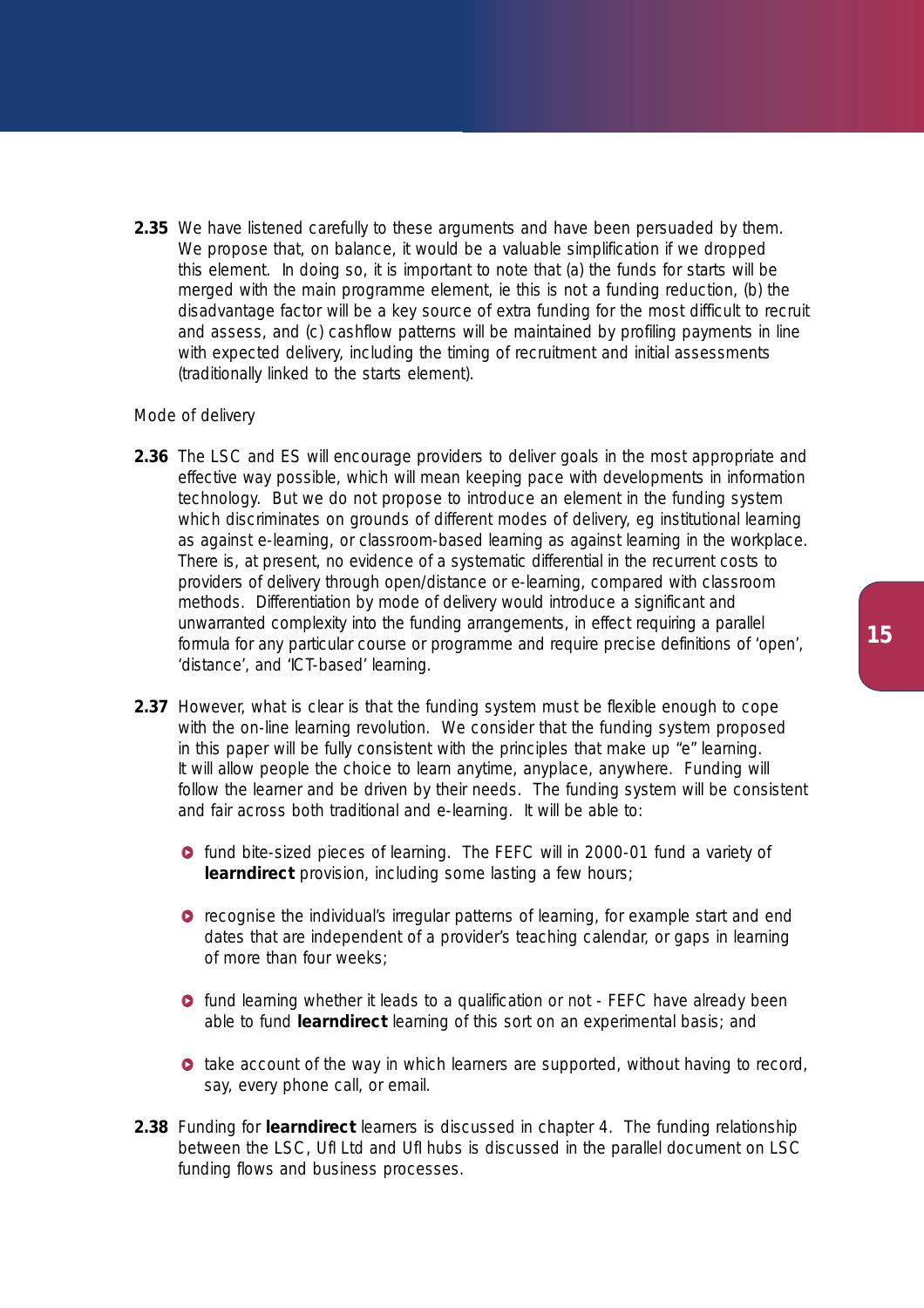#### **B. LEARNERS WITH ADDITIONAL NEEDS**

- **2.39** Every learner has particular needs, and for most learners it is expected that mainstream funding will be adequate to cope with these. We made a commitment in the previous consultation document to devise a funding system for the support of post-16 learners with additional needs beyond this level that was transparent and equitable and which would be applicable across all sectors. We also need to ensure that such a system is manageable in terms of not imposing unnecessary burdens on providers and on learners and those who support them, yet is sufficiently responsive to individuals' needs.
- **2.40** There are compelling arguments for bringing coherence to this area. With the establishment of the Connexions Service, more emphasis is being placed on assisting young people to make appropriate choices regarding their further education and training. We need to establish funding arrangements which allow learners and their advocates to understand what they are entitled to expect in the way of support. The introduction of a common system for funding support for additional needs will assure learners that their support will be funded in the same way wherever and however they learn. This will ensure that their decisions about where and how to learn can be based on their learning needs and aspirations alone.
- **2.41** This part of our proposals relates in particular to the FE sector and to work-based training for young people. School sixth forms will receive LSC funds through their LEA, which will retain responsibility for determining patterns of provision for young people with special educational needs, and the funding of those needs. We will expect LEAs to have regard to the levels of support available to young people with similar needs not in the school sector. We will also expect LEAs to put in place appropriate arrangements in the adult and community learning sector.

#### **A matrix approach**

- **2.42** Our January consultation paper made clear that we see potential merit and equity in the development of a matrix funding approach. Under such an approach the additional support needs of learners would be identified, and the provider would be entitled to additional funds from the LSC to meet the needs identified. In principle, the matrix approach will ensure that any provider will receive the same level of funding for learners on the same programme with the same support needs. This principle of equity is consistent with other proposals in this paper.
- **2.43** At the same time, the approach we want to develop is about funding the additional needs of individuals. It will need to be sensitive to individuals' needs and the nature of the support they receive. For example, people with the same kind of learning difficulty might have quite different support needs depending on the education or training they are undertaking. Transparency will be essential for both learners and providers. The tension between simplicity and sophistication will be very real.
- **2.44** We recognise the wide variety of individual needs, the vast range and diversity of LSC and ES funded provision, and the variety of locations and approaches through which providers reach out into the community. This presents a huge challenge to devise an approach which will work across the range. A large number of questions of principle and practice need to be answered before we can put in place a single, coherent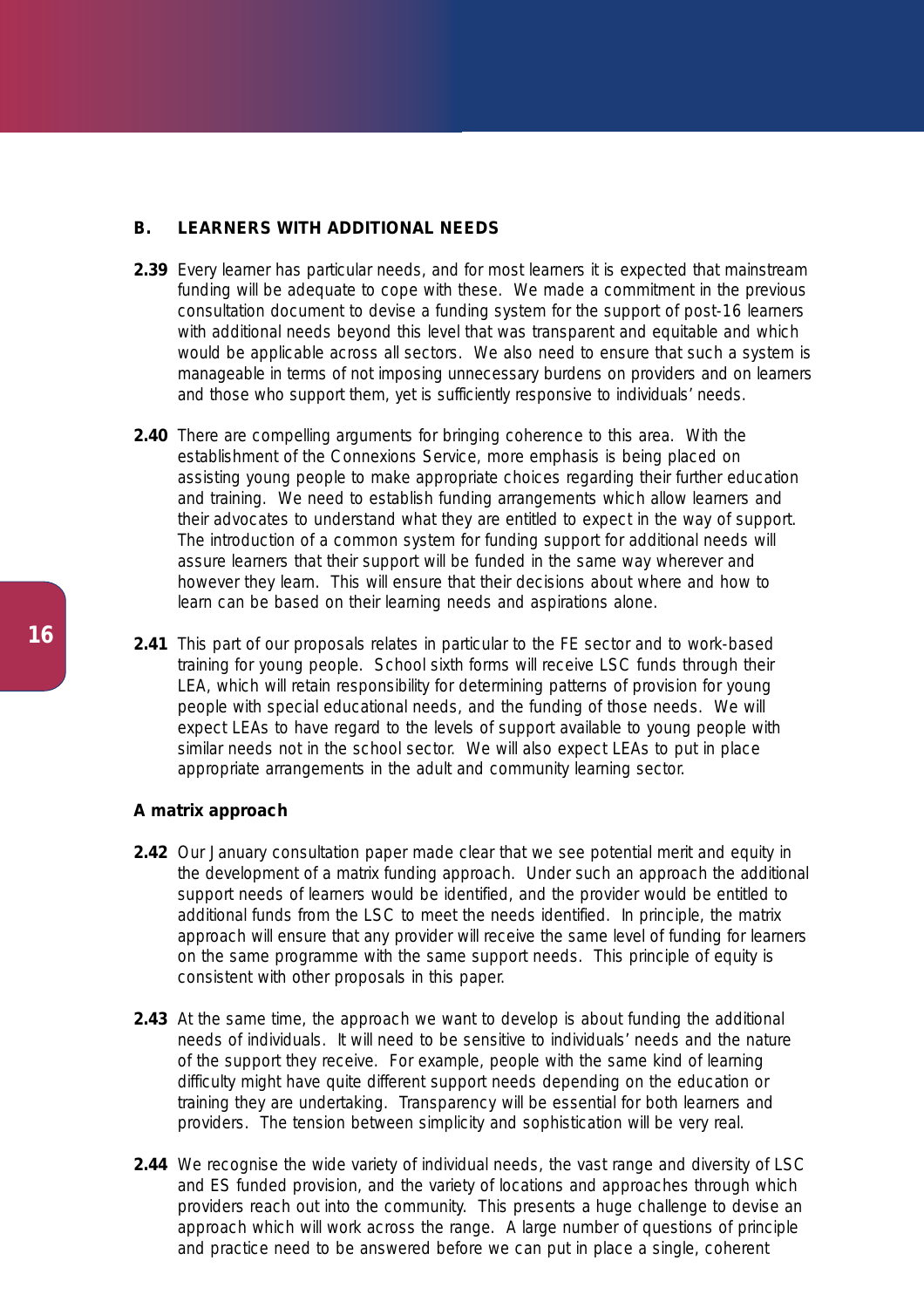approach to funding additional needs. One example we have of a matrix approach in action is that being introduced by the FEFC in 2000-01 for the funding of learners at specialist colleges. We do not think that it can be adopted immediately for a wider purpose by the LSC. However, it is a useful aide-memoire when addressing issues to do with a matrix approach.

#### *Constructing the matrix*

- **2.45** In order to develop a matrix, we need to decide what should be represented on its axes. We consider that one of the axes should be the type of support eligible for funding. Do you agree? What should the other axis be? Should it be the level of support?
- **2.46** *Types of support*. If the matrix has as one axis the types of support eligible for additional funding, we need to consider under what headings this support can be classified. The FEFC matrix for specialist colleges has five of these, related to: tuition, independence training, personal care support, therapy/counselling and equipment. However, these headings might not be appropriate or sufficient for an LSC matrix, bearing in mind the full range of contexts. Are the headings in the box below comprehensive? How might they be adapted? What other headings might be used?

#### *Possible Headings of Types of Support*

- **O** Initial assessment and identification of support needs e.g. assessment for dyslexia, assessment for assistive technology and technical support, diagnostic assessment of learning needs;
- **o** staff support on the learning programme e.g. extra tutorial support, sign language interpreter, personal care, note taker, therapy input, psychologist input, counselling, workshop and small group support;
- **•** assessment of achievement e.g. special examination arrangements, producing portfolios in alternative formats, extra invigilator time;
- **e** equipment e.g. assistive technology, braillers, CCTV, laptop computers, induction loops, speech software;
- **transport on the learning programme e.g. use of adapted vehicles, taxis, escorts,** travel training;
- **O** administration e.g. liaison for transition, examination entries, agreement with external support agencies, additional recording and reporting requirements;
- $\bullet$  residential provision e.g. 24 hour curriculum, additional costs of residential elements of programmes.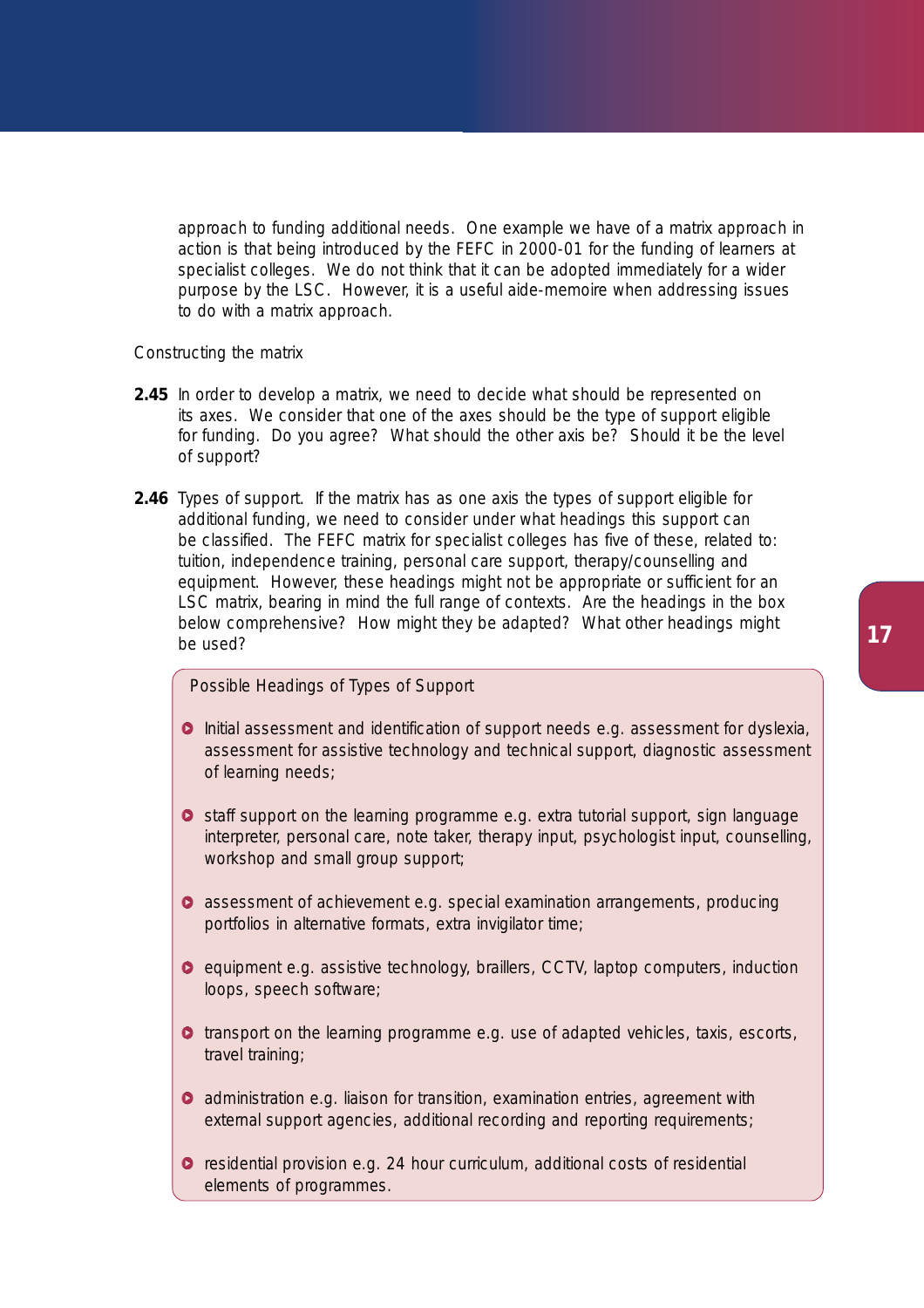- **2.47** *Levels of support*. The other axis in a matrix would need to categorise levels of additional support. It would need to capture the amount of support provided and the duration of time for which support is provided. This could vary from intensive 1 to 1 support for sustained periods of time through to inputs of support to a small group for a fixed duration.
- **2.48** *How to reflect the full range of LSC-funded provision*. Any new matrix approach will need to be sufficiently flexible for providers to claim for short periods of support (resulting, for example, from injury, crisis or some other temporary condition, or fluctuating conditions such as mental ill health) and regular short packages of support (such as basic skills input). It will also need to take account of whether the learning programme is full time or part time, and whether it is day or residential. How can the matrix be developed to cover the full range of LSC provision without becoming too complex? How should this be managed?
- **2.49** *Placements at specialist colleges*. The LSC will need to establish procedures whereby funding is agreed for those learners requiring residential provision. Whether such a placement occurs in accommodation provided by the local college or in a specialist independent college, the matrix will need to identify and include the relevant costs.
- **2.50** *Reflecting the potential for technology-based learning*. As with any other group of learners, technology is revolutionising the way learning can occur. Models of distance and open learning may have value for learners with periods of mental or physical ill heath. They may open up opportunities for those isolated by geography, mobility or family commitments. ICT may promote access to vocational training as well as everyday communication. How should the additional support delivered through open, distance and online learning be accounted for in a matrix approach?
- **2.51** *Avoiding perverse incentives*. The intention of the duties placed upon the LSC and the intended provisions of the new legislation arising from the recommendations of the Disability Rights Task Force is to secure equality of access for those with learning difficulties and disabilities to education and training facilities. It will be important to ensure that providers are not penalised by a matrix approach if they provide proper support that is both sufficient and appropriate in quality. All providers will be expected to provide a range of generally available facilities and support services for all their learners as a matter of good practice. They will not expect to claim additional support to develop these facilities and services if they have failed to provide them in the past.
- **2.52** *Local issues*. Some learners, or groups of learners, may have difficulty in finding the support they require locally. It will be important that local LSCs include within their planning the development of facilities for those with learning difficulties in order to fill identified gaps. LSCs might wish to develop cost effective provision and support locally, and might need to pump prime such developments. Should LSCs be able to vary the national matrix rates in order to do so? Or should there be another mechanism for pump priming new developments? If so, what should it be?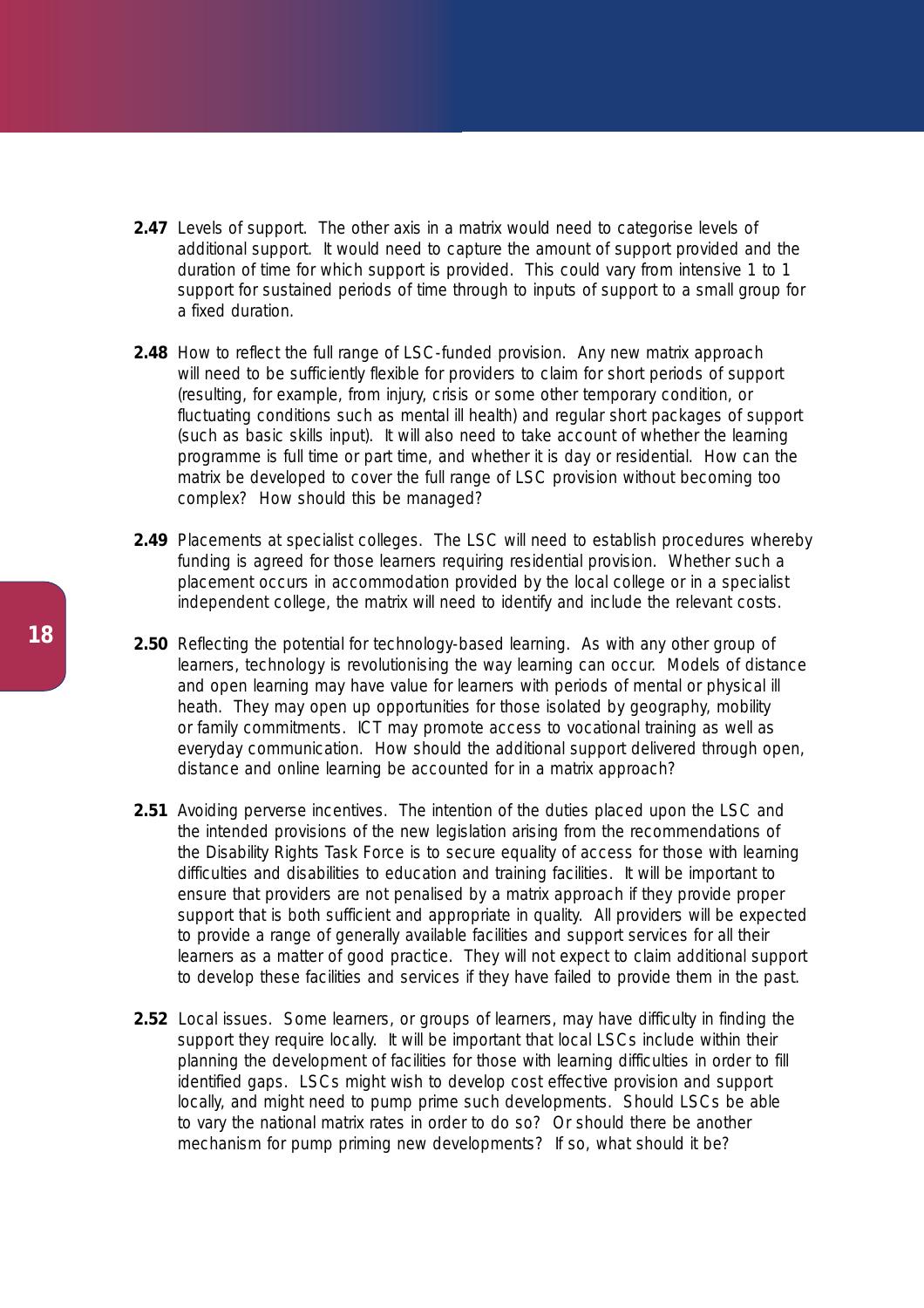**2.53** These (and other) issues are far from straightforward. We are committed to consulting on and testing out the new proposals as they are developed. A great deal of complex work will be required to shape a coherent and unified matrix for formula funding all post-16 learning for people with additional needs. While we remain committed to achieving this, we have concluded that the earliest it could be in place is August 2002. We therefore propose to retain, for 2001-02, three separate funding approaches for additional needs, though each will need to be adjusted in more or less complicated ways.

#### **Transitional arrangements for learners with additional needs**

- **2.54** The principle which we propose should be adopted for this transitional period is that learners whose programmes begin during it should be assured that they will receive no less support than they would have under existing arrangements. Equally, learners already on programmes in 2000-01 should not experience a decline in support as they move into 2001-02. This requirement is likely to require a flexible approach by local LSCs. We are working on establishing a database of information of current TEC funding to providers, including for people with special training needs.
- **2.55** In the case of specialist colleges, the matrix introduced in 2000-01 should continue into 2001-02. The LSC might want to consider adjustments in the light of experience in the first year. However, we would expect these to be minimal.
- **2.56** All other current FEFC-funded providers will continue, as under the existing additional support mechanism, to identify and cost the needs of individual learners over and above the standard costs of the programme they follow. At present, providers are required to anticipate levels of demand in February for indicative allocations for the following academic year. Part of this calculation includes additional support. This is currently expressed in units, not cash. Consistent with wider changes to the funding methodology in 2001-02, providers will be required in February 2001 to identify in cash terms the anticipated requirements for additional support. This is likely to be in line with numbers of units claimed for additional support in 2000-01 - a credibility check for this baseline figure will be possible. This earmarked cash sum will be identified within the allocation to the provider for 2001-02. Audit requirements will be as now.
- **2.57** It will not be appropriate to roll forward the existing arrangements for funding provision in the work-based route as the multiplicity of funding regimes currently employed by TEC/CCTEs would make this impracticable and inconsistent with LSC arrangements. Therefore transitional arrangements will be needed for April 2001 to August 2002. These will need to ensure that the quality of training provision to the individual is maintained.
- **2.58** Under existing arrangements, young people with additional needs are identified through a process of assessment and endorsement. Although the system generally works reasonably well, it is widely recognised that it is inconsistently applied and does not provide a basis for fine-tuning levels of support to individual need. Indeed, had the status quo prevailed it would have been comprehensively reviewed.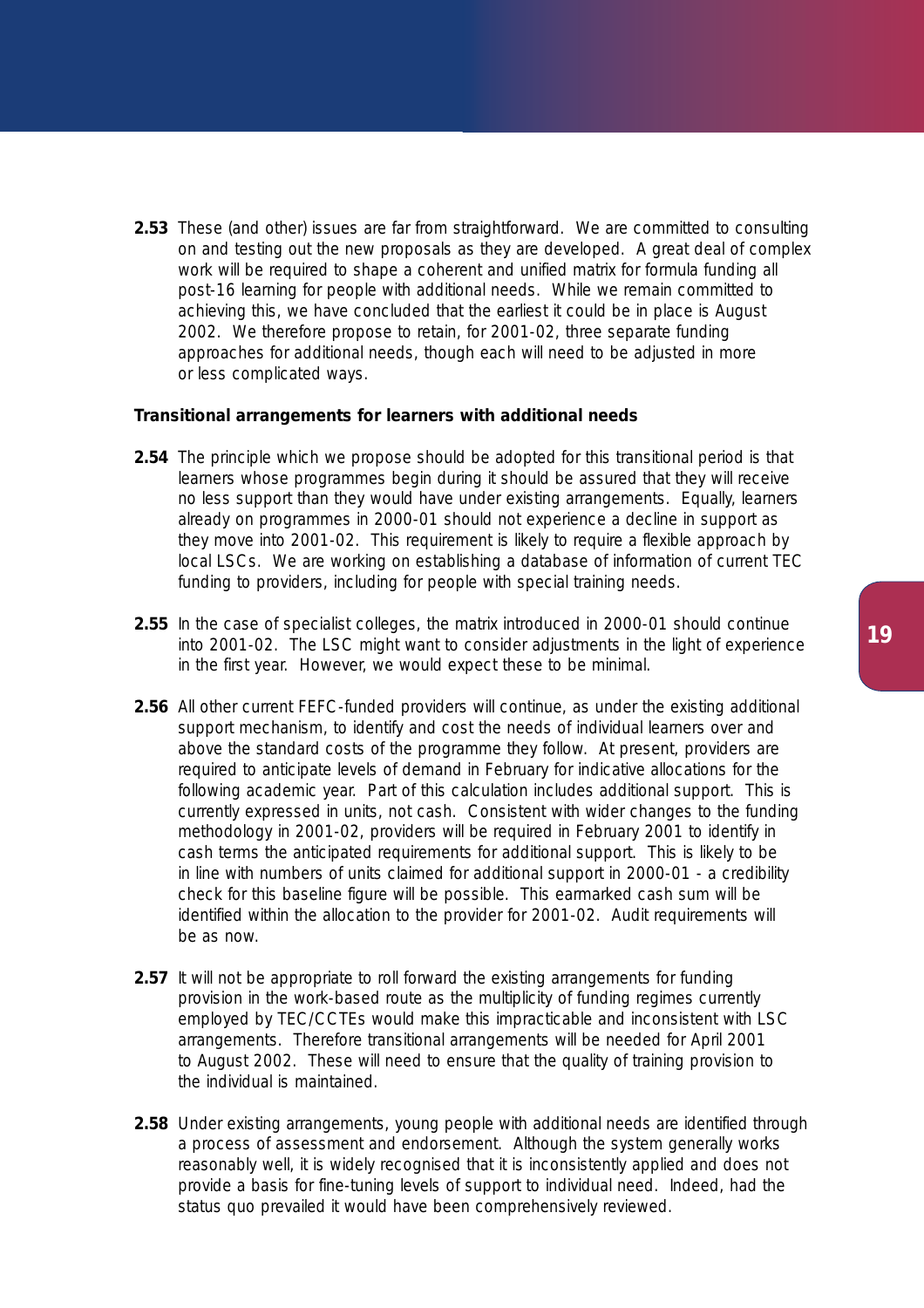**2.59** The period leading up to April 2001 now presents an opportunity to work with key partners to develop transitional arrangements - building on the current system - to develop a more consistent assessment process and to accurately identify the young people and the additional help they require. Any changes will need to be consistent with, and a stepping stone towards, the ultimate goal of the matrix described above.

#### **Life Skills provision within the Learning Gateway**

**2.60** The Learning Gateway has been in place since September 1999. It provides Life Skills training to 16/17 year olds not engaged in learning or employment who need additional support before they are able to enter mainstream learning. The diverse nature of the Life Skills client group and the fact that it includes many of the most disaffected young people means that the provision has to be flexible and innovative. It is also individually tailored which means that a formula-funded approach is unlikely to be appropriate. For 2001-02 we propose to ring-fence funding for Life Skills provision under the LSC and to give local arms the discretion to apply these funds in ways that are most effective for the individual. Once again, it will be important to ensure consistency with similar provision in the FE sector.

#### **C. LEARNER FEES AND EMPLOYER CONTRIBUTIONS**

#### **General principles**

**2.61** We propose the following principles:

- **a)** young people aged 16 to 18 should not be expected to pay fees for their tuition;
- **b)** adults on basic skills courses should also receive free provision, ie those taking programmes where the primary learning goal is Adult Basic Education or English for Speakers of Other Languages;
- **c)** those who cannot afford to pay should also receive free provision, ie
- unemployed people in receipt of a Jobseeker's allowance;
- those in receipt of a means-tested state benefit<sup>1</sup>;
- **o** the unwaged dependants of those listed above;
- **d)** employers should be responsible for investing in, and paying for, the job-related training of their employees;
- **e)** the state should be prepared to fund the assessment and certification costs of some employee training, where it would increase the number of individuals with portable qualifications, and improve the quality of training offered, thereby promoting their employability and benefiting the wider economy;

**1 Family Credit, a means-tested benefit, was replaced by the Working Families Tax Credit (WFTC) on 3 April 2000. More families will be eligible for WFTC than were eligible for Family Credit. Not all those receiving WFTC will be entitled to 100% fee exemption, which will be limited to those able to claim help with NHS charges. This reflects the approach taken towards part-time learners in HE. From October 2000, a statement of entitlement to free NHS treatment will be included on the tax credit award notice.**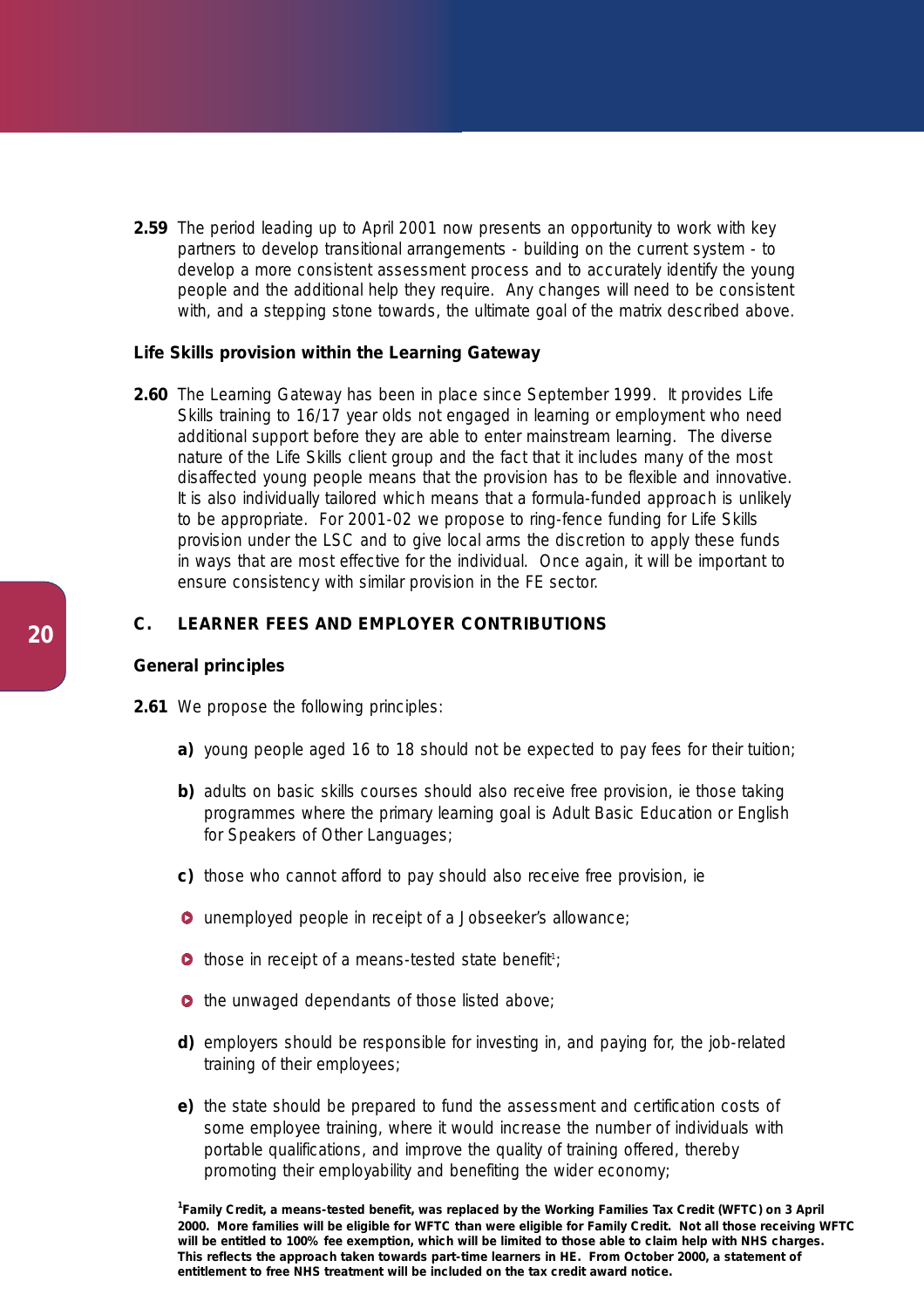- **f)** depending on their circumstances, individual learners should make some contribution to their own learning, except where it falls to be fully funded by an employer or from the Exchequer; and
- **g)** all those on ES-funded programmes should be fully paid for by ES.

#### **Learner fees**

- **2.62** Reflecting the principles above, the general presumption is that adults should make a contribution to their learning, unless it is fully funded by an employer or by the Exchequer. The LSC will make a significant contribution, which in 2001-02 we propose should be 75% of the programme elements (ie programme costs, programme weighting, achievement and area costs) , and 100% of any elements for disadvantage or additional learner support. But it will be assumed that the adult would cover the remaining costs, ie some 25% in most cases. Many learners do, however, stand to be assisted by the Government's policy on Learning Accounts (see chapter 6).
- **2.63** Fee exemption does not extend to registration or examination fees, or charges for materials, which will be a matter for each provider. However, in applying the principles set out at the start of this section, we shall no longer draw any distinction between what is currently termed schedule 2 and non-schedule 2 provision. More generally, there is an issue about whether, as provided for in the Learning and Skills Bill, the LSC should require providers to collect the fee levels assumed within the LSC funding system. And a further issue as to whether providers should be able to charge individuals fee levels in **excess** of those assumed by the LSC.
- **2.64** On the collection issue, some providers currently waive or reduce fees in order to attract disadvantaged learners who do not meet the conventional fee exemption criteria. This does tend to squeeze unit funding for others for whom they are making provision. Some other providers also tend to oppose waiving or reducing fees because it impairs the level playing field that is otherwise achieved in a system where there are national funding rates. However, we do not propose that the LSC should introduce a mandatory requirement, at least for 2001-02 and 2002-03, although payments from the LSC will assume the collection of fees. But the LSC should review the issue with providers to establish a clear position for the long-term.
- **2.65** On the excess fees issue, we do not consider that providers should charge individual learners more than the fee levels assumed by the LSC, where the LSC is being expected by the provider to make a contribution. Learners have a right to equal treatment from one provider to another and should not face high costs on an arbitrary basis. We therefore propose that the LSC should make it a funding condition that fees to individuals must not exceed the levels assumed by the LSC - employer contributions are discussed separately below. This stipulation does NOT apply in cases where a provider is charging full cost to an individual, with no LSC contribution, in which cases the fee is a matter for agreement between provider and learner.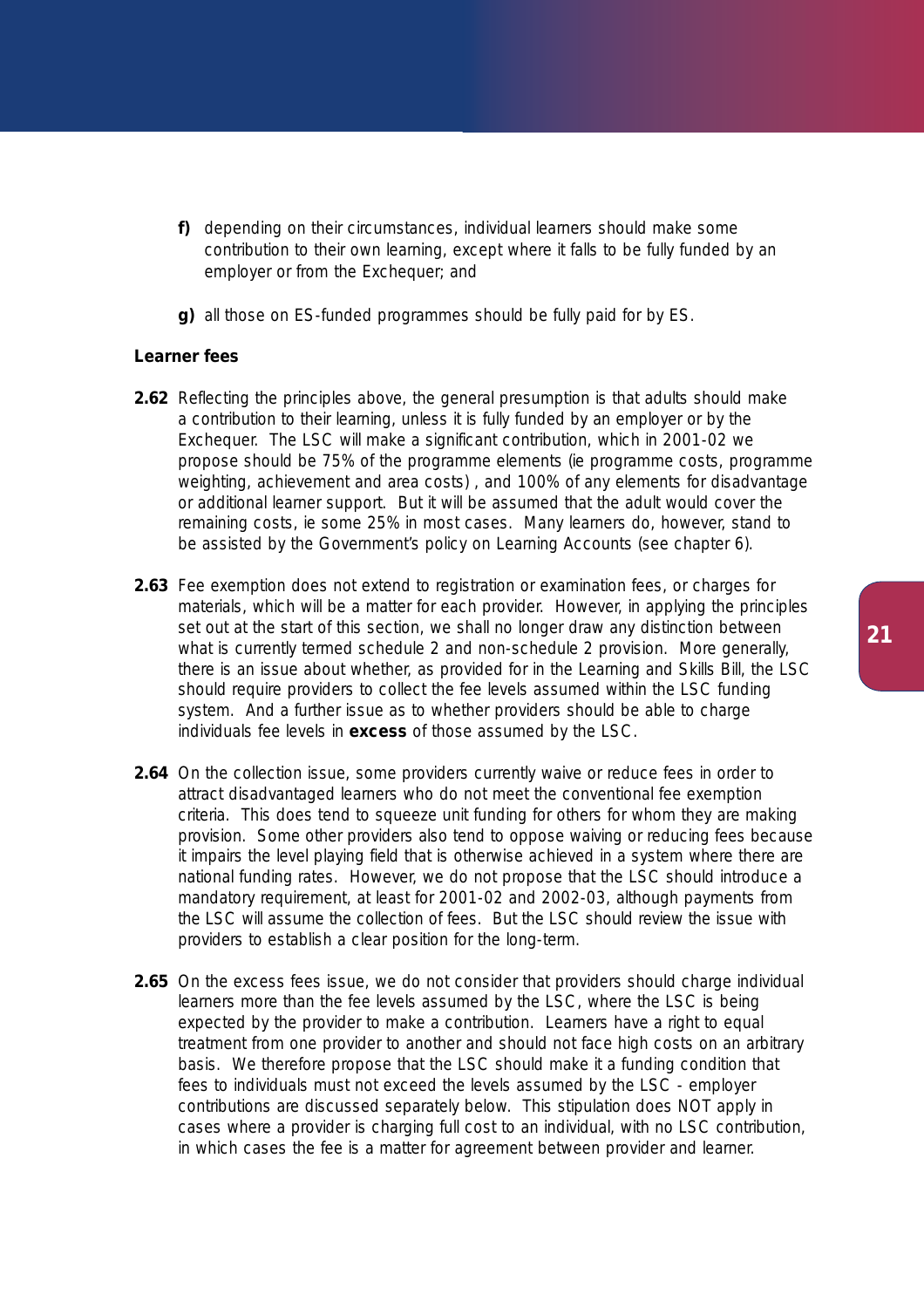2.66 Fees policy and practice within LEA Adult and Community Learning would fall outside the regime described above for 2001-02 and 2002-03, while the two year funding guarantee to LEAs was in place. However, as part of its consultations on bringing in the national formula for Adult and Community Learning from 2003-04, the LSC should also consult on the fee regime that should apply from that year.

#### **Employer contributions**

- **2.67** There is general agreement that employers should contribute to the costs of training, and that the state should be prepared to fund the assessment costs of some employee training. However, at this stage it is not as easy to see how best to translate these principles into practice. There are three key questions:
	- **a)** what proportion of costs should be contributed by an employer for training that is wholly or mainly job-related, and what proportion should be borne by the state?
	- **b)** what rules should govern the charges made of employers by providers?
	- **c)** in what circumstances should the state contribute to the assessment and certification costs of employee training?

#### *Proportionate contributions*

- **2.68** The arrangements for work-based training for young people (WBTYP, covering the full age range of 16-24) are dealt with separately in chapter 3. Leaving aside WBTYP, employers will currently tend to contribute sums ranging between 50% and 100% of the costs of training that is wholly or mainly job-related. We consider that there needs to be greater consistency in this area with the advent of the LSC.
- **2.69** There are numerous options that could be explored. A key issue on which we invite views is the proposition that it is impossible to lump all job-related training together. If it were possible, this would have tended to argue for a high contribution from employers, perhaps even 100% across the board. However, if respondents agree that this is not possible, it tends to argue for a graduated approach. Where training is only loosely job-related, and is undertaken mainly on the initiative of the individual, most would tend to argue that the state's contribution should be 75%, subject to availability of resources. The individual would be responsible for funding the remainder, unless they can secure a contribution from an employer or other sponsor. But how might we develop a fully graduated approach which allowed for, say, employer contributions of 50%, 75% or 100%, depending on clearly differentiated degrees of benefit to the employer? Or is this unrealistic and best left to local LSC discretion?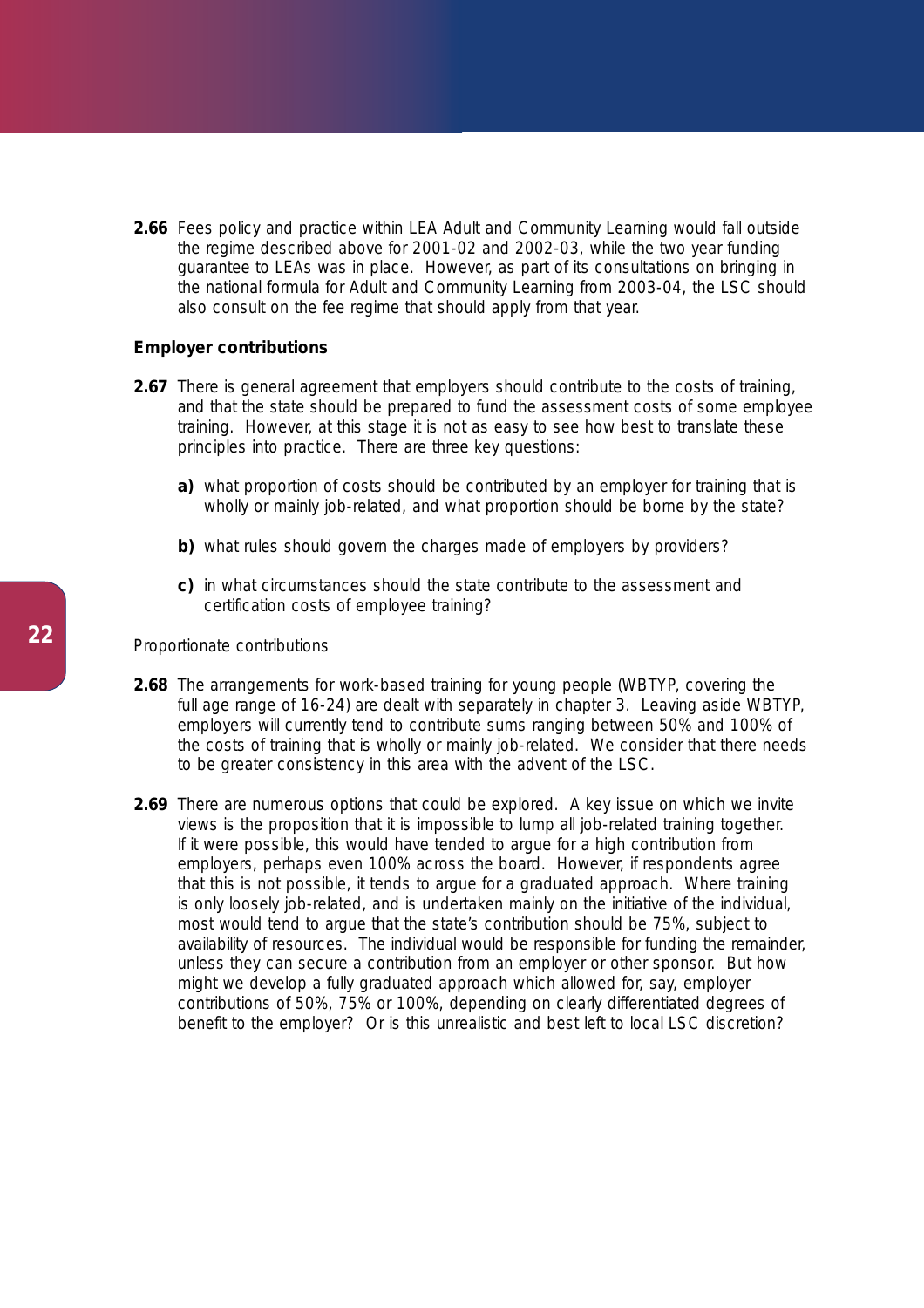#### *Provider charges*

**2.70** Currently, providers are free to charge employers what they think the market will bear for employer-related training. Where the provision is to be fully funded by the employer, we think this "negotiated" approach is the right way to ensure that both the provider and the employer are content with the outcome - there is no reason for the LSC to take a view. However, where the state is making a percentage contribution, it will in effect have taken a view as to the maximum price that is appropriate for the programme. It can be argued that the employer should not be expected to pay more than the share the state is assuming the employer will be paying. However, *this is another area where we invite views*.

#### *Assessment costs*

- **2.71** As already indicated, many employers are already fully funding training for their employees, either in the form of programmes put on by providers, or through in-house training. In some cases, those successfully completing this training will have reached a standard equivalent to NVQ level 2 or even NVQ level 3. Some employers will acknowledge this by paying for a further assessment to ensure the trainee has a portable qualification. Others cannot or will not. This raises the issue of whether the state should contribute the costs of such assessments and certification in some cases.
- 2.72 The January consultation paper made clear that the state does not intend to substitute taxpayers' money for provision previously funded by employers. However, we do see an argument for a state contribution where a local LSC judges it would be inappropriate to expect an employer to meet the costs of assessment on top of fully funding the training, and where such assessments are not currently taking place, subject to the availability of resources in the future. *We invite views* on whether local LSCs should, from within their funds for adult participation, be able to contract directly with employers to offer support for such assessment costs if sufficient funding is available; ie for the cost of accrediting learning. The purpose would be to increase the number of individuals with portable qualifications, thereby promoting their employability and benefiting the wider economy, and also to ensure that a greater proportion of training is undertaken to NVQ standard.

#### **D. TRANSITION ARRANGEMENTS**

**2.73** A typical approach to transitional funding, when introducing a new system, is to move providers to a convergence point in equal steps over a set period of years. This happened, for example, when Local Management of Schools was first introduced for schools beginning in 1990-91; and when the FE sector was incorporated, beginning in 1993-94. However, this approach is too crude to cope with the post-16 transition, as providers are not only having to converge from different funding levels, but are also moving from five different sectors and five different types of funding system, administered by over 200 different funding bodies. Moreover, on the LSC side, they stand to be in a position to compete with each other for funds previously ring-fenced to each particular sector.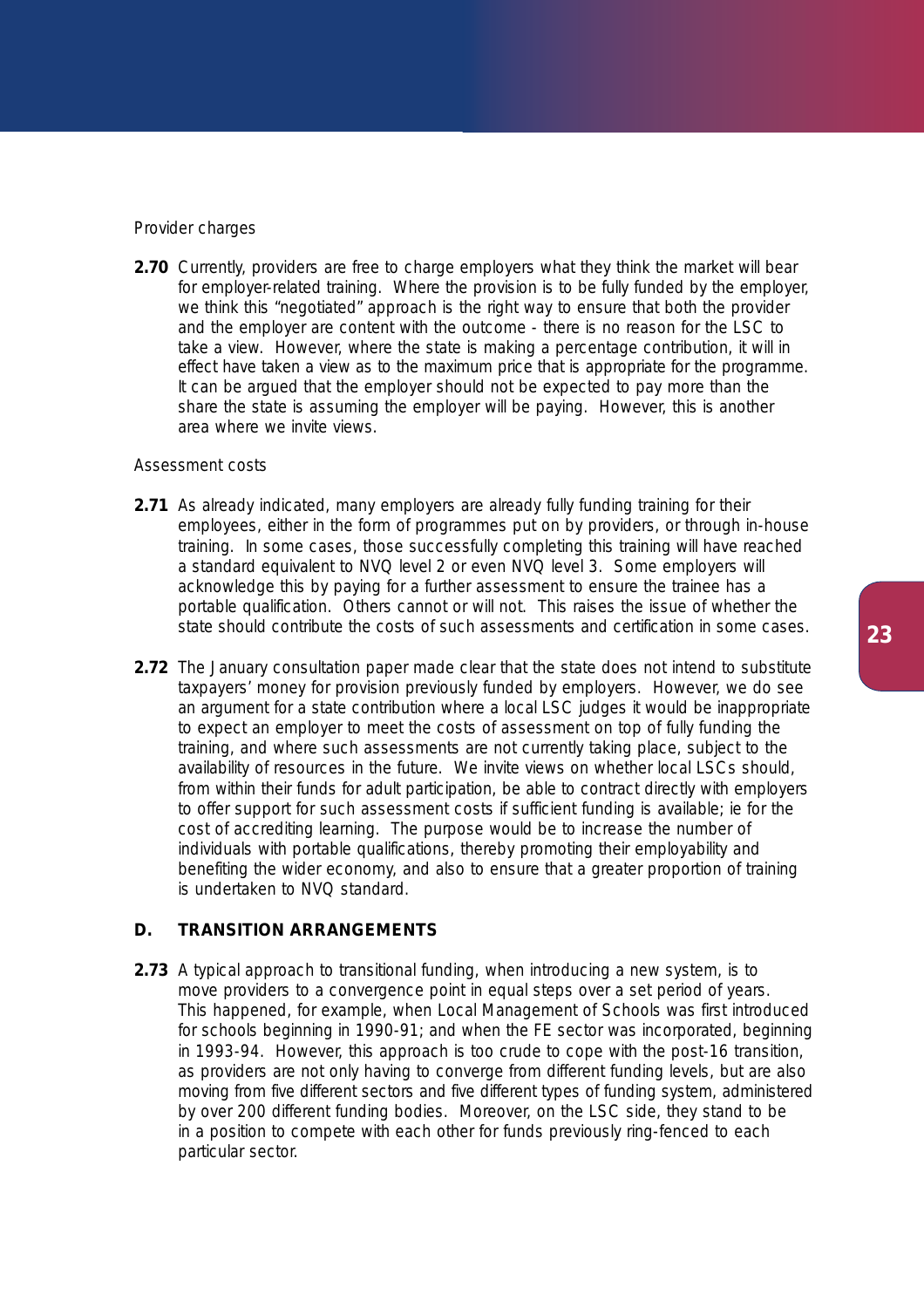- **2.74** We propose that the transition arrangements should therefore be adjusted to the needs of each sector, recognising that each has a very different starting point. In outline, the transition arrangements we are proposing for each sector are:
	- **a)** work-based training for young people. We intend this summer to create the first ever national database for some two thousand private and voluntary sector training providers to establish a baseline position for each of them. This will enable the LSC to offer a phased transition over three years, ie all these providers would be on steady state national rates for the funding year 2003/04. This is discussed in more detail in chapter 3;
	- **b)** ES-funded providers. We propose that significant parts of the ES provision will move to the new funding system from April 2001. The arrangements for providers of, for example, New Deal and Work-based Learning for Adults are covered in chapter 5;
	- **c)** Further education providers. We propose that FE should move to new funding levels from 2001/02 if possible. The changes for FE should not be great as the new system is based around national rates as at present. FEFC applies a safety net so that no college can lose more than 10% in cash in that year. There are also discretionary arrangements to deal with cases where that degree of change would be untenable. We propose that current approaches should continue but that the LSC should review the efficacy of them for 2002/03 and subsequent years;
	- **d)** LEA Adult and Community Learning. The Secretary of State has already guaranteed to local authorities that for the first 2 years of the LSC they will get comparable amounts to those they now spend from their own Education Spending Settlement resources on Adult and Community Learning. During the period of the guarantee, we intend that local LSCs should initially buy plans from the local authorities on the basis of indicative costs and volumes. We propose that work should now begin on extending the national formula to most of this provision. This should come into effect as soon as is practicable, subject to identifying any difficulties and any need for further phasing (see also chapter 4 on Adult and Community Learning); and
	- **e)** School sixth forms. The Secretary of State has already confirmed that sixth forms will have their current funding guaranteed in real terms provided numbers do not fall. Further points on the transition for sixth forms are discussed immediately below.

#### *Transition for school sixth forms*

**2.75** In the light of consultation, we propose that the LSC should begin to fund LEAs for their school sixth forms with effect from April 2002. The Government is committed to avoiding any significant additional audit and information burdens on schools as a result of applying the funding formula. That is why income will continue to flow to the school via the LEA, not directly from the LSC, and why the system will continue to allow schools to make internal virements. Whilst the audit regime will not alter for schools, a new audit relationship will need to be established between local LSCs and LEAs. This, and data issues concerning schools, are also discussed in the parallel paper on LSC funding flows and business processes.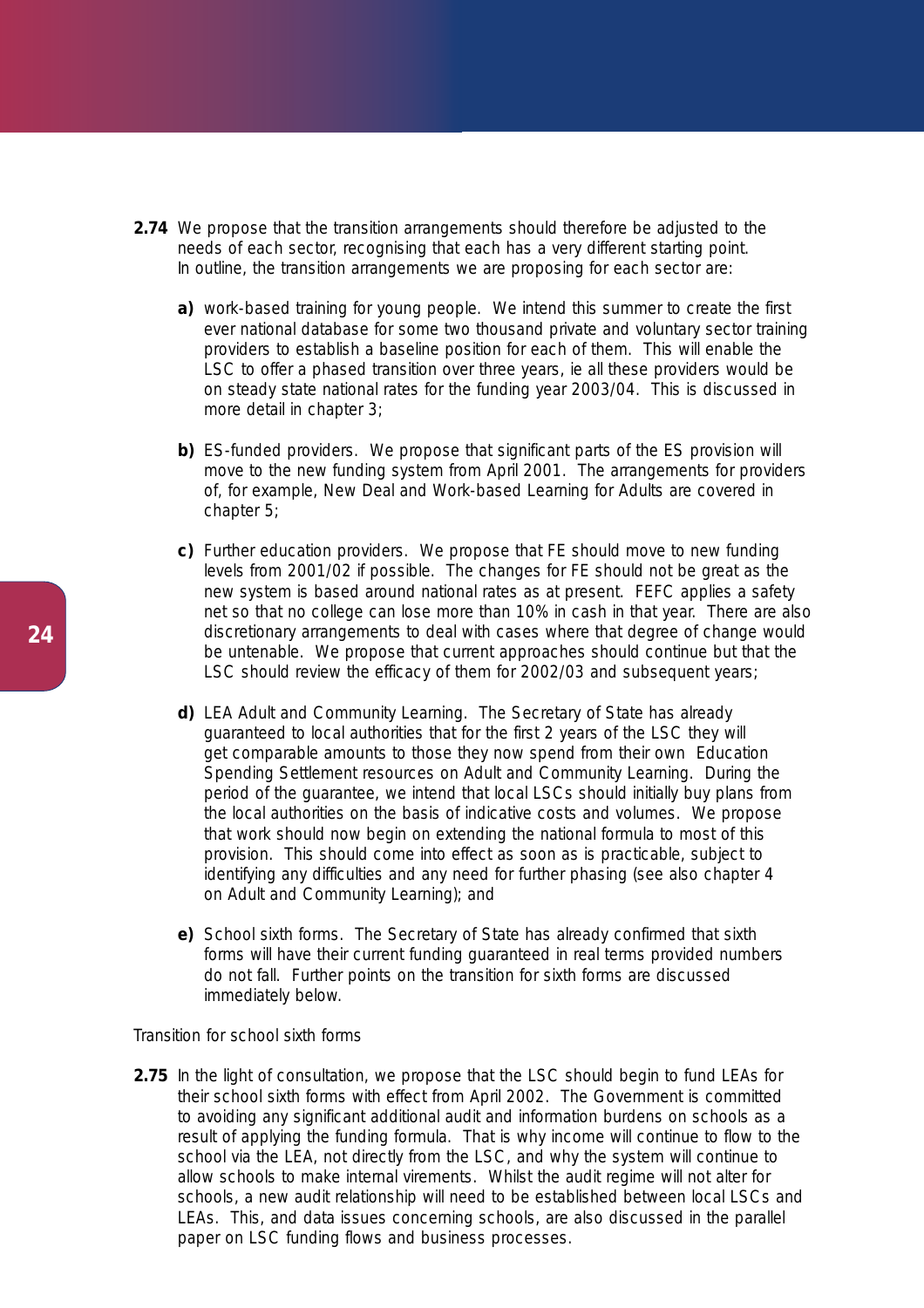- **2.76** With effect from 2002-03, we propose to transfer to the LSC, out of the Education Spending Settlement, an amount which represents the funding delegated to schools for sixth form provision, including the funds made available to schools by the Secretary of State. The baseline year for this calculation will be 2000-01, uprated to 2002-03 prices and taking account as appropriate of the funding available for Qualifying for Success. Schools were divided in their responses to the January consultation, some favouring 1999-2000, some 2000-01, some 2001-02, and a small number favouring an average of all three years. But a baseline year later than 2000-01 would prevent the LSC from taking up its responsibilities for funding LEAs for their sixth forms until 2003-04. As proposed in January, we think that 2000-01 is the most appropriate and up to date baseline to adopt for a 2002-03 start to the LSC's sixth form responsibilities.
- **2.77** The baseline will be calculated as the pupil-led funding for sixth form pupils, plus a proportionate share of non pupil-led delegated funding, for each school. The budget statements prepared by LEAs for 2000-01 have been redesigned to make such a calculation easier. We do not propose to adjust this amount for any in-school virement of resources between sixth form and other provision, in line with our undertaking that schools should be free to vire between pre- and post-16 provision in the future as now.
- **2.78** Transitional funding for ex-GM schools would be excluded from the calculation, as would central expenditure by LEAs. Central spending by LEAs on services relevant to sixth form pupils would continue to be at the discretion of local authorities (subject to requirements on delegation levels). There would be no need to, and LEAs would not be able to, top-slice LSC funds for school sixth forms.
- 2.79 The Secretary of State has confirmed his quarantee that funding for each sixth form will not fall in real terms provided that its pupil numbers do not fall. We propose that the portion of a school's funding to which this guarantee relates will be the same as that used to calculate the Education Spending Settlement transfer as discussed above. Following the January consultation, we intend that the guarantee should relate to the financial year 2000-01.
- **2.80** The detailed operation of the funding quarantee would be set out annually in regulations made by the Secretary of State under section 47 of the School Standards and Framework Act 1998. Those regulations set out the rules for the determination of budget shares by LEAs, and they will continue to do so under the new system.
- **2.81** Consultation respondents asked for a definitive view on how rises or falls in pupil numbers should be dealt with under the guarantee. In the case of reductions in numbers, we intend that they should be fully pro rata to the loss of pupil numbers, given that the funding is originally provided on a pupil number basis. We do not envisage that sustained or significant falls would lead to reductions that were bigger or smaller than the pro rata approach proposed.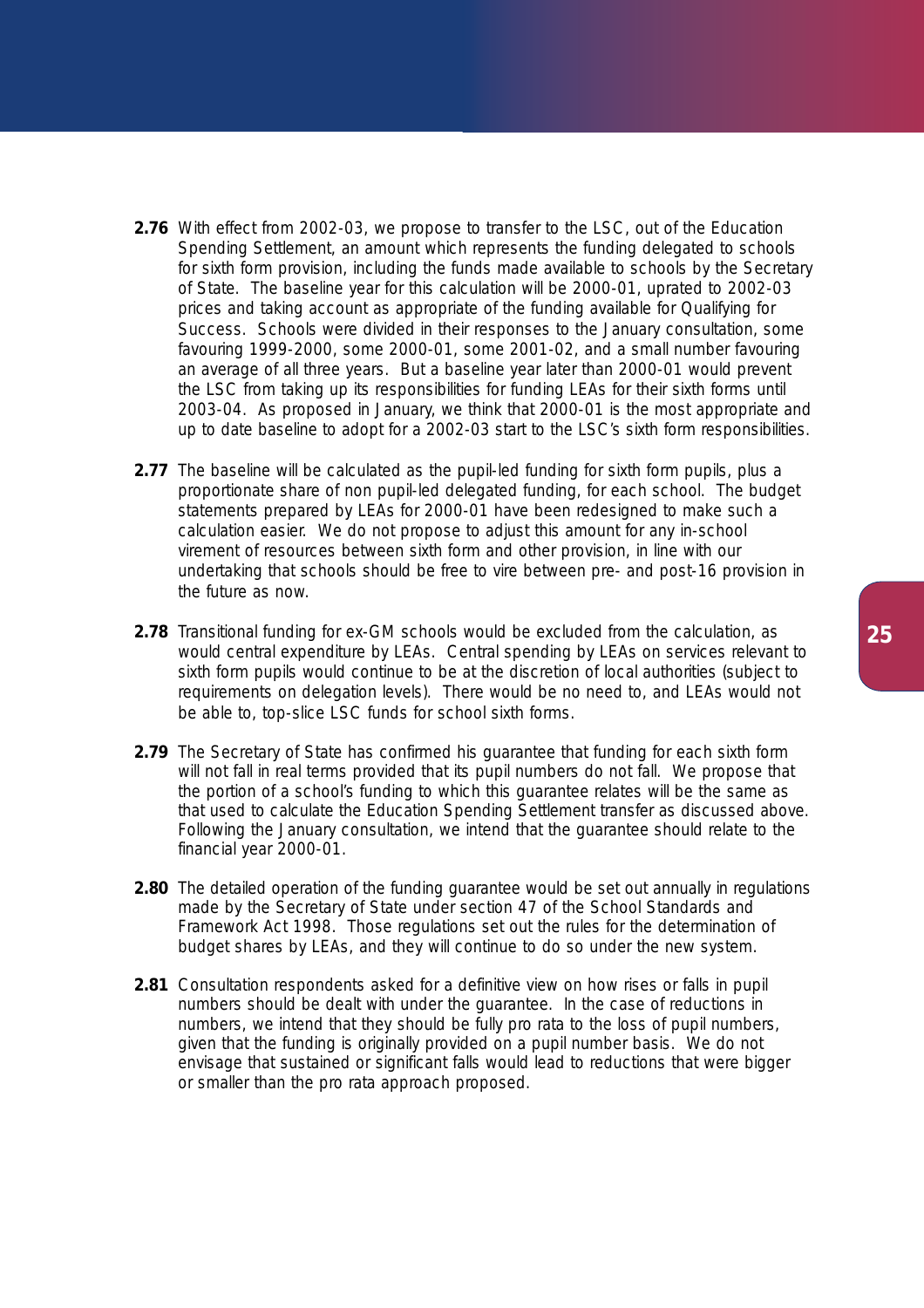- **2.82** In the case of increases, we intend that increased numbers would mean increased funding, but whether that could be fully pro rata would depend on the availability of resources. A sixth form that was already enjoying unit funding well above the levels suggested by LSC national rates would clearly have a less good case for pro rata additional funding than a sixth form that was below national unit funding levels and was growing in numbers.
- **2.83** Further consultation on the implementation of LSC funding arrangements for schools will be undertaken in autumn 2000, taking account of the results of the present consultation.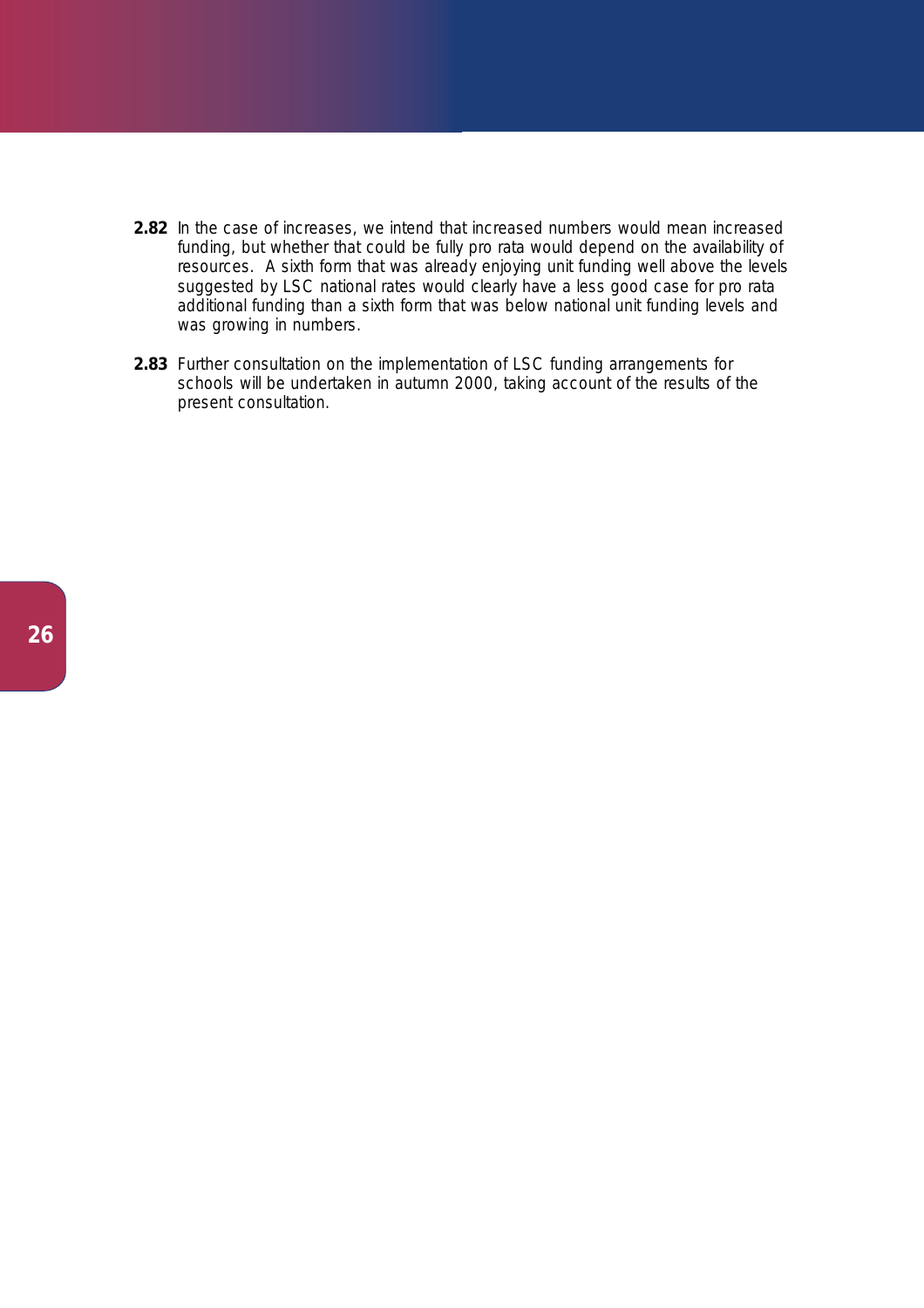### 3. **Funding Provision for Young Learners**

#### **Introduction**

- **3.1** Chapter 2 identified the elements of the proposed core formula, as follows:
	- **O** programme core costs
	- **O** programme weighting
	- **a** achievement
	- **a** area costs
	- **d** disadvantage

That chapter also discussed additional learning needs and transition arrangements, all of which are relevant to the funding of young people.

- **3.2** This chapter describes our proposals for *applying* the funding system to long, intensive programmes for young people. It covers 16-18 year olds on all routes and those aged 19-24 who follow the route of work-based training for young people. But all adults pursuing, say, a package of A/AS levels over 2 years full-time would be funded according to the same formula as a young person following the same programme; only the fee regime would be different (see section C of chapter 2). And a young person following a short course of study would (apart from fees) be funded in the same way as an adult taking the same course as under chapter 4.
- **3.3** The present chapter gives practical form to a key objective for the new learning and skills planning and funding systems. This is to extend - for the first time - a formal entitlement to free learning and training for all young people between the ages of 16 and 18. That means free suitable education and training programmes, leading to approved qualifications<sup>2</sup>, on demand for every 16-18 year-old learner.
- **3.4** A further objective is for the system to recognise the respective merits and benefits for young people of the school sixth form, further education and the work-based training routes, and to provide comparable funding for comparable provision.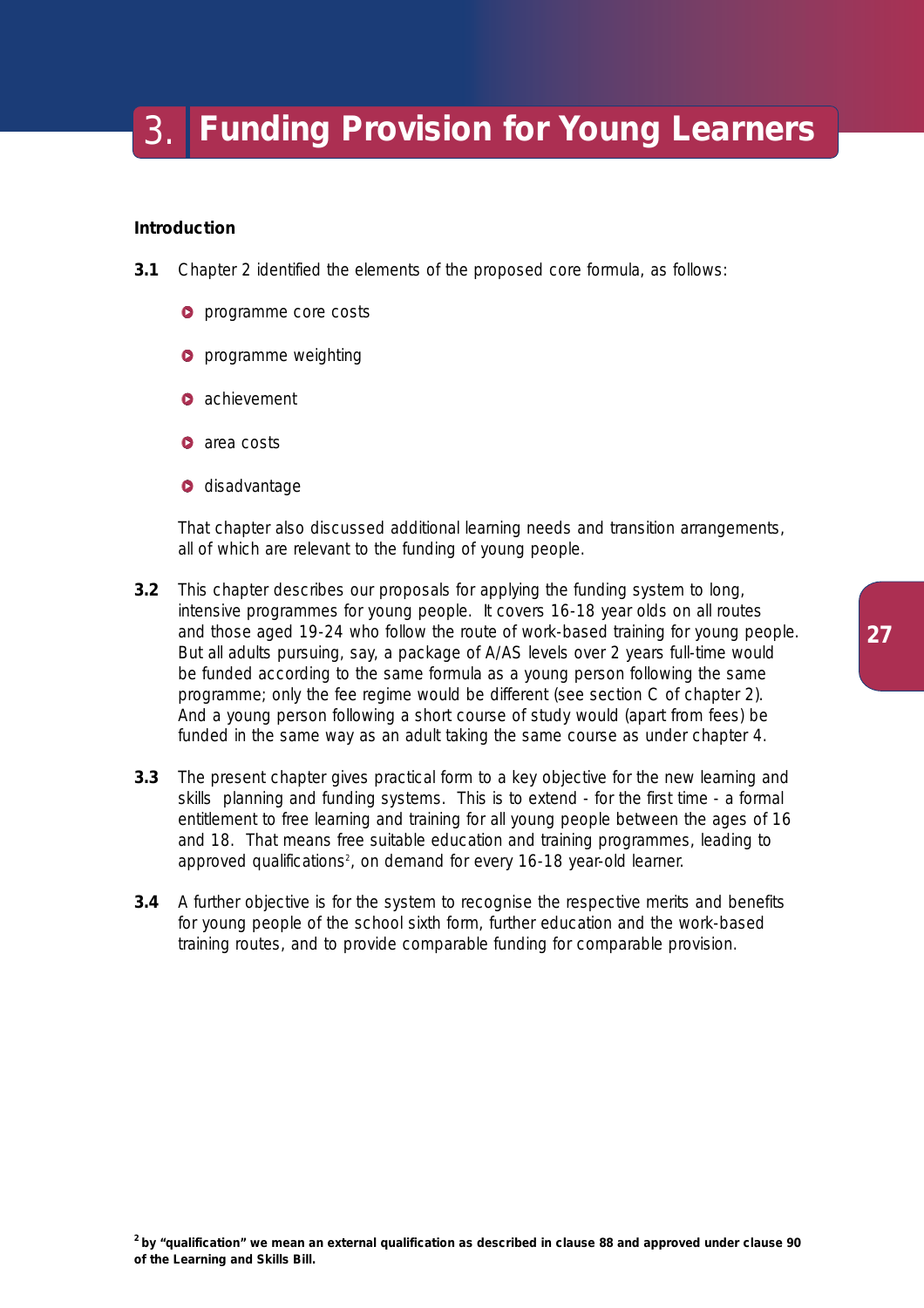#### **A. 16-18 YEAR OLDS ON LONG PROGRAMMES AT SCHOOLS AND FE PROVIDERS**

#### **A coherent funding system**

**3.5** The majority of young people will be following courses and programmes that lead to A levels, AS levels, vocational A levels and equivalents. Many schools and FE providers will tend to deliver these courses and programmes in a similar way. In addition to such programmes, many learners will be undertaking other programmes such as an additional GCSE, or sport, music or community-related qualifications. Moreover, a substantial number of young people in the FE sector undertake other programmes. This would include young learners who undertake only part-time studies or very small programmes. Although we focus below on A/AS levels and vocational A levels, the LSC funding system will be flexible enough to cope with all these different types and combinations of programmes.

#### **Funding A/AS levels, vocational A levels and key skills**

**3.6** Last year, the Government announced its *Qualifying for Success* reforms to the post-16 curriculum. These reforms are designed to help young people to take on broader, more demanding programmes of study at 16 than the traditional norm in this country, in order to meet the increasing demands of employers and universities in the new millennium.

#### *Qualifying for Success features*

- **•** a new Advanced Subsidiary (AS) qualification, representing the first half of the full A level, designed to encourage take-up of more subjects in the first year of post-16 study and reduce the numbers who drop out with nothing to show for their efforts;
- **O** new GCE A level specifications, normally made up of six units, offering candidates the choice of end-of-course or modular (staged) assessment, and with a new requirement for a significant element of "synoptic" assessment, which tests understanding of the whole course;
- new "vocational A levels" (as well as "vocational ASs" in some subjects) replacing the current General National Vocational Qualifications (GNVQs) at advanced level and based on a more rigorous assessment regime to secure comparability with GCE AS/A level;
- **a** a new Key Skills qualification to encourage all young people to develop the essential skills of communication, application of number and information technology; and
- **o** new "advanced extension awards" for the most able, based on revised special papers but designed to be more widely accessible.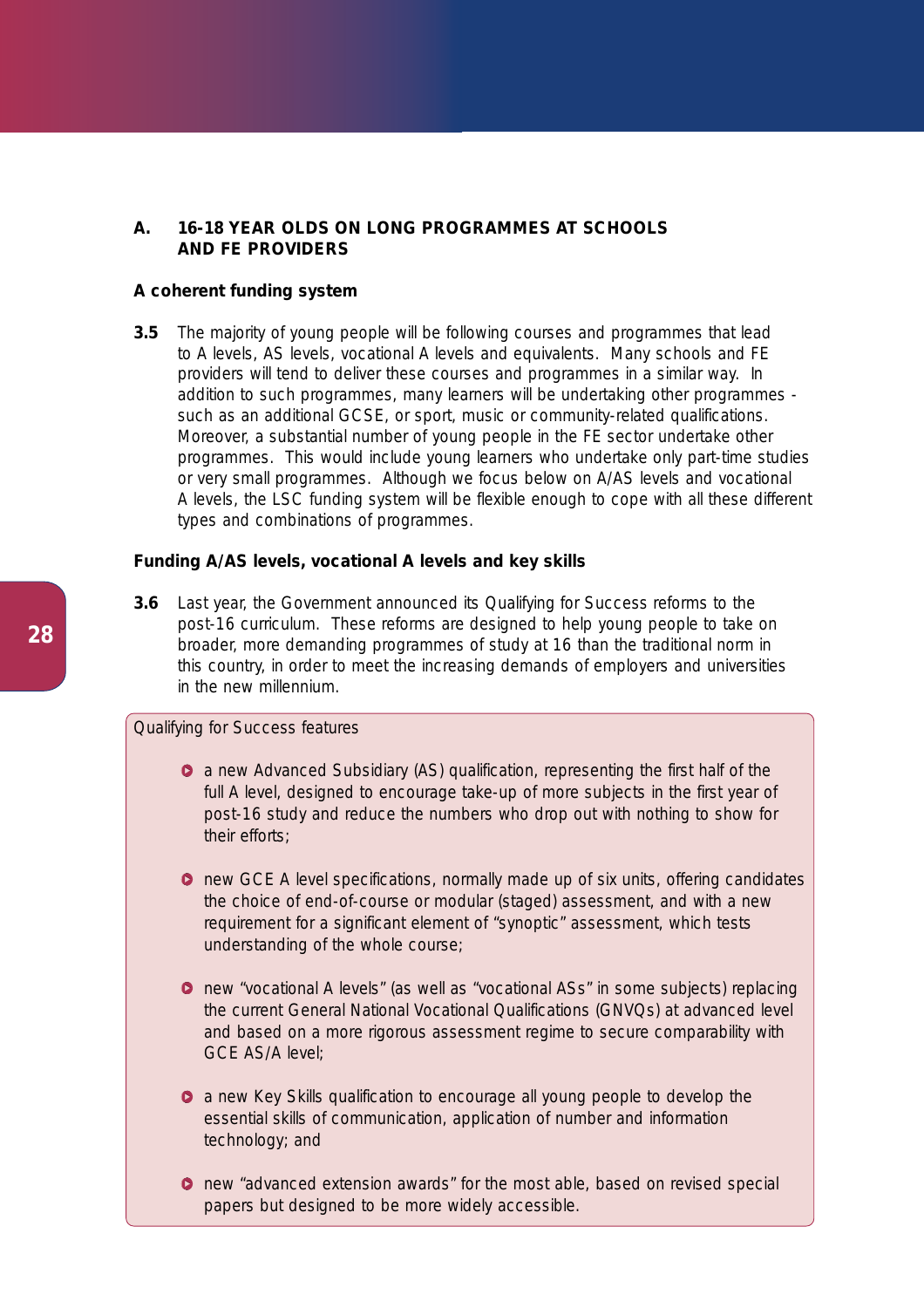The reforms are intended to enable young people to take on - and institutions to offer - programmes of study which best meet their own needs and circumstances. However, Ministers are looking to schools and colleges to encourage the great majority of young people to take on broader, more demanding programmes of study, in particular by taking on additional subjects, combining academic and vocational learning and gaining the new qualification in Key Skills.

- **3.7** It is already clear that many schools and FE providers are responding positively to this challenge. We want to ensure that the reforms continue to be implemented successfully under the future LSC funding arrangements. A common method of funding these programmes across schools and FE providers is set out below.
- **3.8** In the case of schools, the LSC approach will not apply until 2002-03 and the LSC will work in full partnership with schools and LEAs towards implementation. In practice, the real terms guarantee will be the main determinant of funding for many sixth forms for some time. Financing the guarantee will limit the scope for change both for sixth forms which have been well funded in the past and for those which have been less well funded. The changes to sixth form funding described in section A of this chapter, for example in relation to the funding elements for achievement and disadvantage, will therefore not have full effect in sixth forms for as long as it is necessary to maintain the guarantee. We do, though, expect there to be some movement towards the steady state each year, beginning in 2002-03.
- **3.9** In considering how best to fund these programmes across FE providers and schools, we have been conscious of their very different starting points. Most schools have become used to the simplicity of LMS/fair funding, under which most money follows the learner, with no adjustment for in-year drop outs, or achievement. FE providers, on the other hand, have been funded in a way that does feature such adjustments. However, the individual learner is harder to detect in an FE system involving the accumulation of numerous funding units for each learner - typically at least 120 units (currently worth about £17 each) for each year of full-time study for a 16-18 year old.
- **3.10** We think the core approach set out in chapter 2 represents a good balance of extra simplicity for FE providers, while also extending to schools the targeted funding geared to reducing drop-out and increasing achievement rates.

#### *Programme core costs*

- **3.11** We propose that, subject to the effects of the programme weighting element below, comparable qualifications would attract comparable rates of funding. So the core funding for an English A level and a physics A level would be identical, but the English A level would be unlikely to attract a programme weighting (see below). AS levels would be worth half of a full A level.
- **3.12** The amount for key skills and enrichment would also be set at the equivalent of an unweighted A level, but we would expect a learner to be undertaking a substantial package of qualifications, equivalent to at least two AS levels per year, in order for them to attract funding for key skills and enrichment.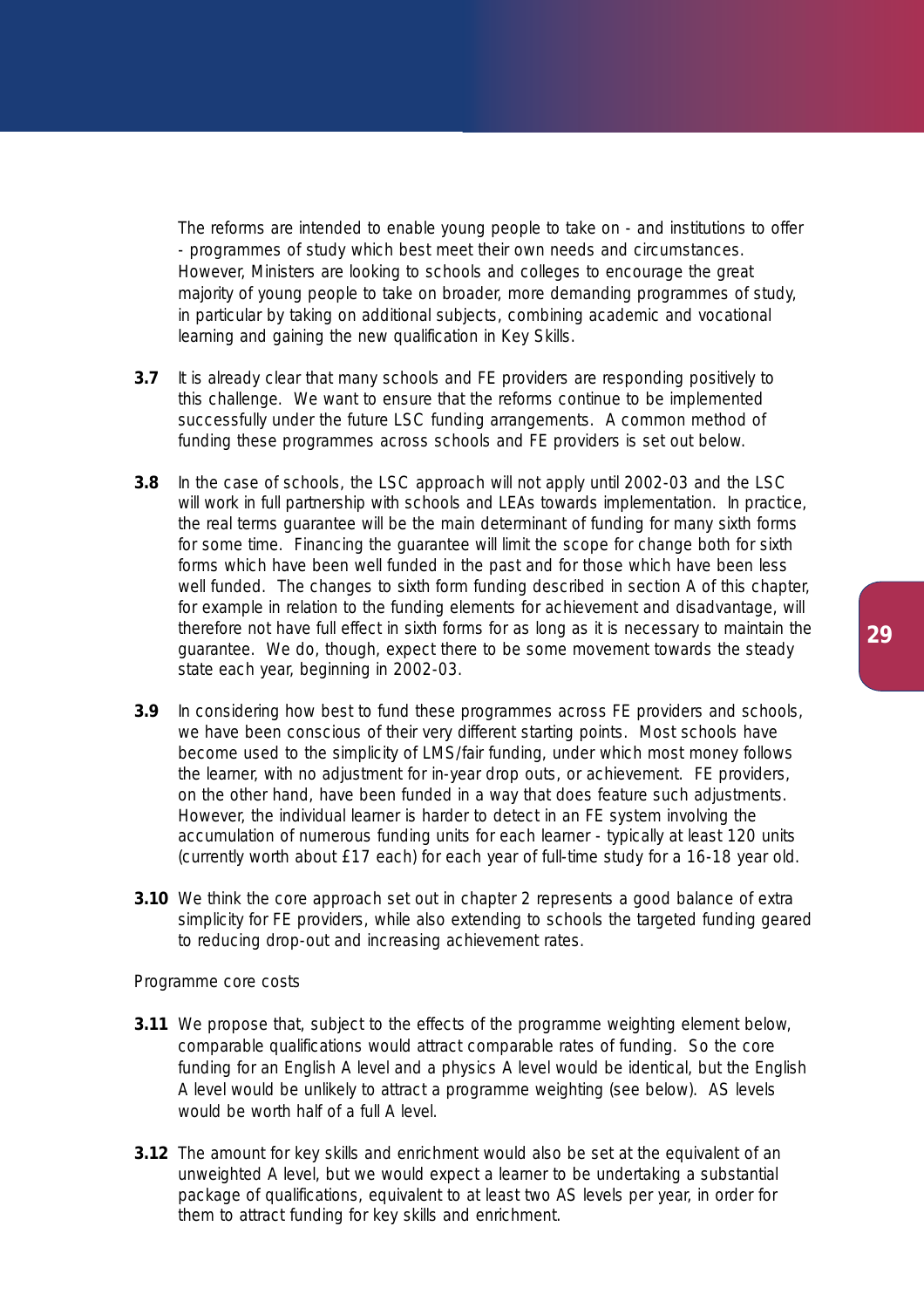- **3.13** For some exceptionally large programmes, such as someone undertaking more than five A levels, a taper would be applied.
- **3.14** This approach builds on the system the FEFC is introducing from 2000/01. This allows for common programmes that individual learners take to be identified and converted to a common currency. For example, one learner might be studying for 2 x AS, a 6 unit vocational A level and 2 x A2 over two years, whereas another would be a learner taking 4 x AS and 3 x A2. In this example, the conversion process reveals that both learners should attract similar funding. Similarly, a learner studying for an Advanced GNVQ - to be replaced by 12 unit vocational A levels - would attract similar funding to a learner taking three A levels.

#### *Programme weighting*

- **3.15** The programme weighting element will reflect the relative costs of the subjects being taken - a programme including engineering will be more expensive than one of the same size confined to the humanities.
- **3.16** The modelling we are undertaking will allow us to establish the appropriate programme weightings. This includes the number of weightings, their value, any staged differentials between them, and the individual course, programme and qualification combinations to be covered allocated by each weighting. In doing so, we shall use evidence including from schools and the FEFC - of the relative costs of, and current payment levels for, courses and programmes. The LSC's Rates Advisory Group would then need to keep the initial weightings up to date through regular reviews.

#### *Achievement*

**3.17** We propose that the appropriate figure for A/AS levels and vocational A levels should be 10%.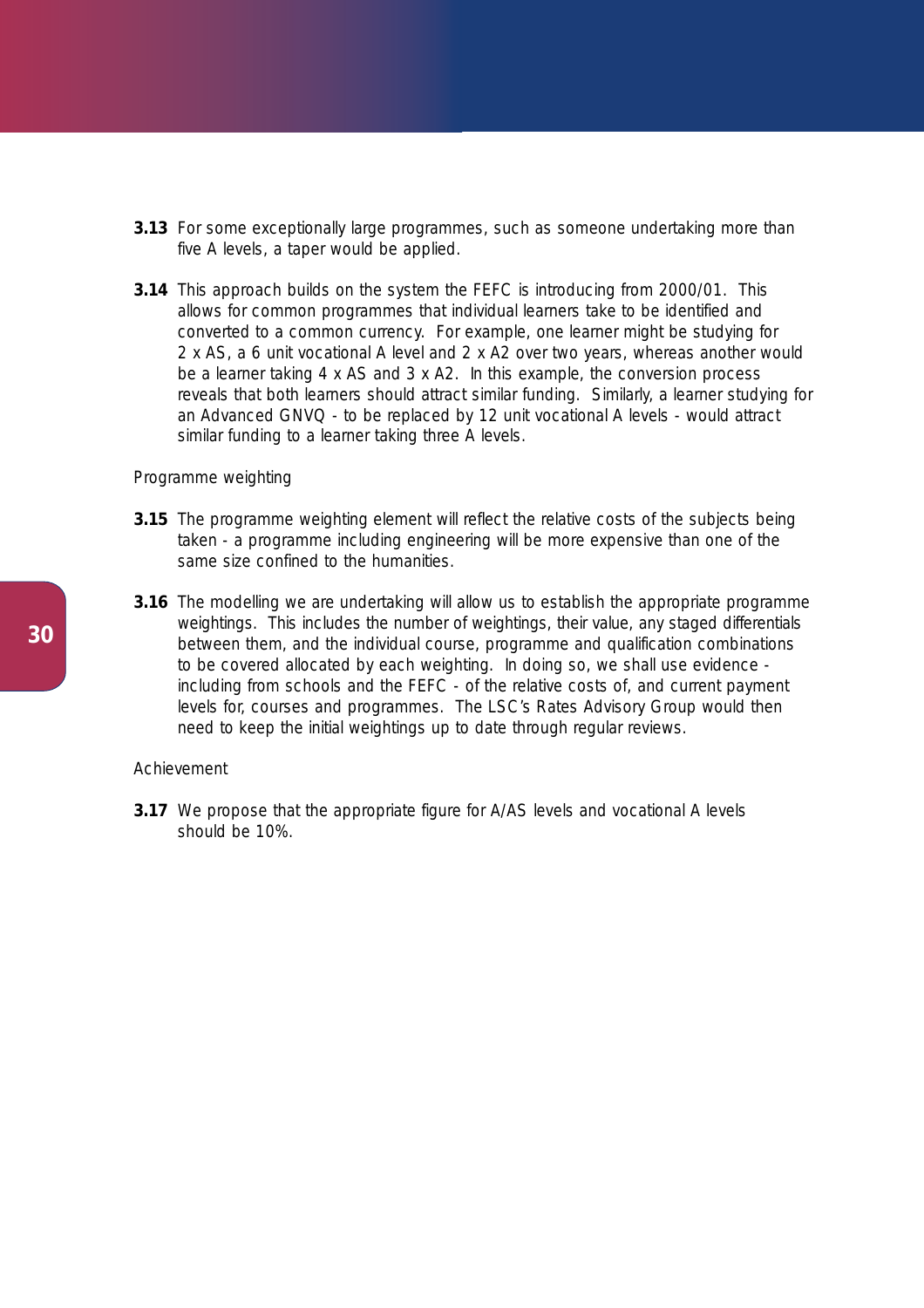#### *Disadvantage and area costs*

**3.18** The disadvantage and area cost elements would also be applied.

#### **Illustration**

The LSC system would build on the approach being taken by the FEFC for academic year 2000/01. For example, under the FEFC, the funding for a learner studying three A levels in humanities over two years would be determined on the unit based system as follows:

| Category<br>Entry<br>Key skills<br>On-programme payment 1 at weighting factor A<br>On-programme payment 2 at weighting factor A<br>On-programme payment 3 at weighting factor A<br>Achievement<br>Area costs<br>Disadvantage<br>Fee remission<br><b>TOTAL</b> | <b>Units</b><br>8<br>48<br>48<br>48<br>48<br>19.64<br>$\bigcirc$<br>$\bigcap$<br>76.8<br>296.44 |
|---------------------------------------------------------------------------------------------------------------------------------------------------------------------------------------------------------------------------------------------------------------|-------------------------------------------------------------------------------------------------|
| Average units per year                                                                                                                                                                                                                                        | $= 148.22$                                                                                      |
| Value of unit                                                                                                                                                                                                                                                 | $=$ £17.00                                                                                      |
| <b>FUNDING</b>                                                                                                                                                                                                                                                | $=$ £2,520 each year<br>for two years                                                           |

Under the proposed LSC system, the funding would build up in a similar way, with the same outcome, but would be expressed in cash throughout, rather than be converted into units.

#### **B. WORK-BASED TRAINING FOR YOUNG PEOPLE**

- **3.19** Work-based programmes make an invaluable contribution to the education and training of young people. These programmes, whether locally or nationally organised and negotiated, contribute to the lasting enrichment of young people's lives and to the competitiveness of our economy.
- **3.20** It is a high priority for the Government simultaneously to increase the numbers of young people completing work-based learning and vocational programmes and to enhance the quality of those programmes. We believe that the programmes should be fairly funded on a consistent basis under the new post-16 funding system.
- **3.21** The LSC will be charged with developing provision which promotes parity of esteem for the learner whether delivered through the workplace or academic routes. The LSC will recognise that workplace and academic routes may offer differing learning experiences, but that they all can provide equivalence of opportunity, quality and value.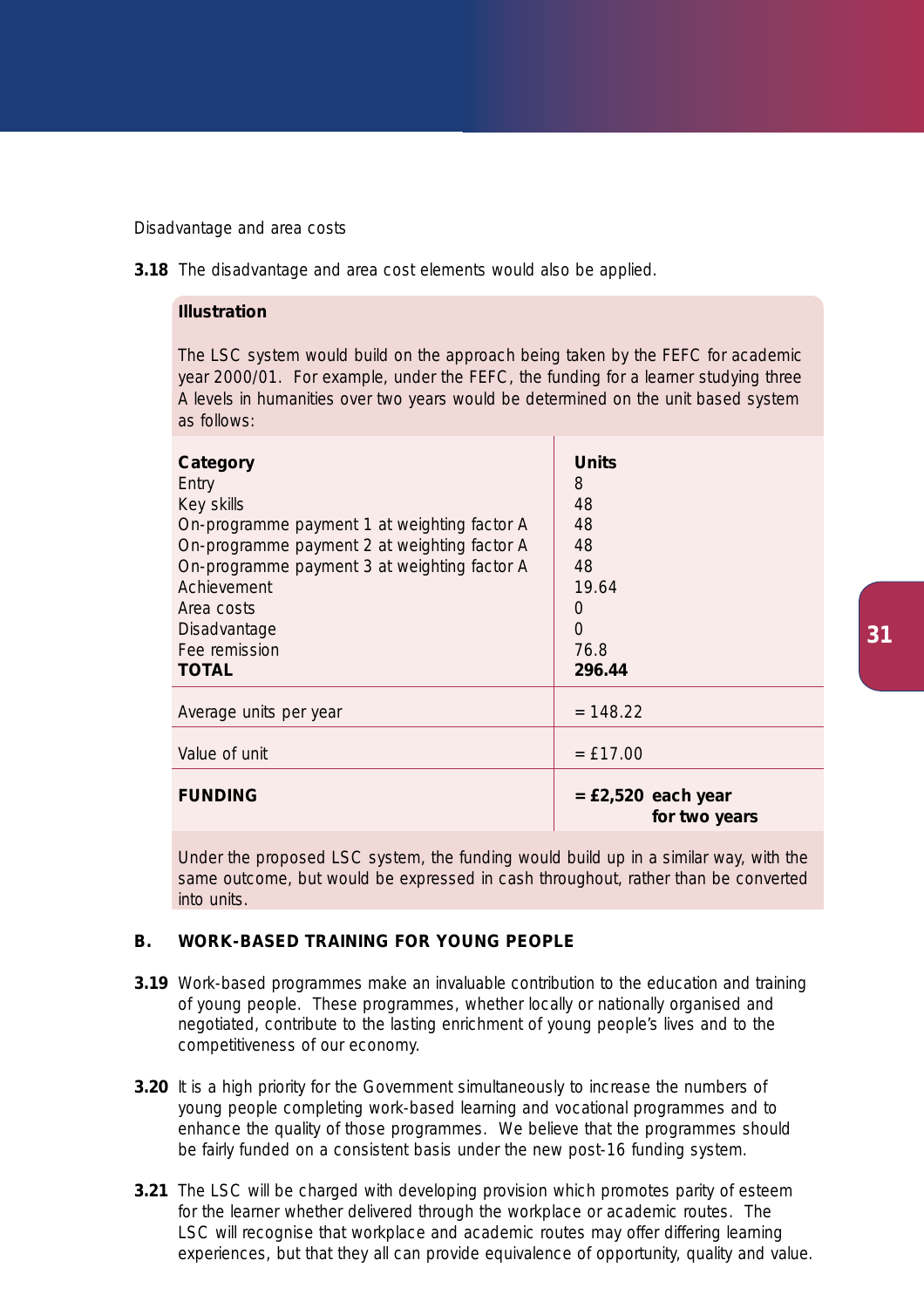- **3.22** It will need to work closely with NTOs, employers and private and voluntary sector training providers to drive these ideals and to ensure consistently high quality of provision is offered. We believe that fair funding arrangements, covering both large and small volume providers, will underpin this objective.
- **3.23** The practical objectives of the funding system as applied to work-based learning programmes are to:
	- **O** support and enhance the quality of provision, particularly of Foundation and Modern Apprenticeship schemes;
	- **P** promote simplicity, clarity and transparency to employers and providers over the funding of work-based training for young people;
	- **O** link efficiently with contracting arrangements to give greater stability for providers of quality training.
- **3.24** The LSC will fund a variety of training programmes and qualifications for young people who choose the work-based route. A key feature of the new funding formula to be applied to work-based learning is that it is to facilitate the achievement of the new enhanced Apprenticeship frameworks.

#### *Modern Apprenticeships*

- **3.25** The Government is also consulting on a new framework for Modern Apprenticeships, following up the announcement by the Secretary of State on 16th February. Its priority is to expand participation and greatly improve levels of retention, attainment and progression by:
	- **O** maintaining improvements in the quality of provision to ensure that all young people undertaking Modern Apprenticeships receive a planned and integrated programme of learning, based in the workplace, which meets their needs and the requirements of the industry as determined by NTOs in consultation with employers and providers;
	- **O** enhancing the design, content and operating regime to ensure that Modern Apprenticeships meet the knowledge and skill needs of industry and of the wider economy, and provide young people in a work-based setting with opportunities of equivalent value to those in full-time education, which will work towards the Government's goal of parity of esteem between academic and vocational routes.
- **3.26** To achieve these improvements we propose to build on the foundations laid by Modern Apprenticeships and National Traineeships. These will be replaced respectively by Advanced Modern Apprenticeships (AMA) and Foundation Modern Apprenticeships (FMA) which are the new enhanced apprenticeship frameworks. The box sets out the elements of the new Apprenticeships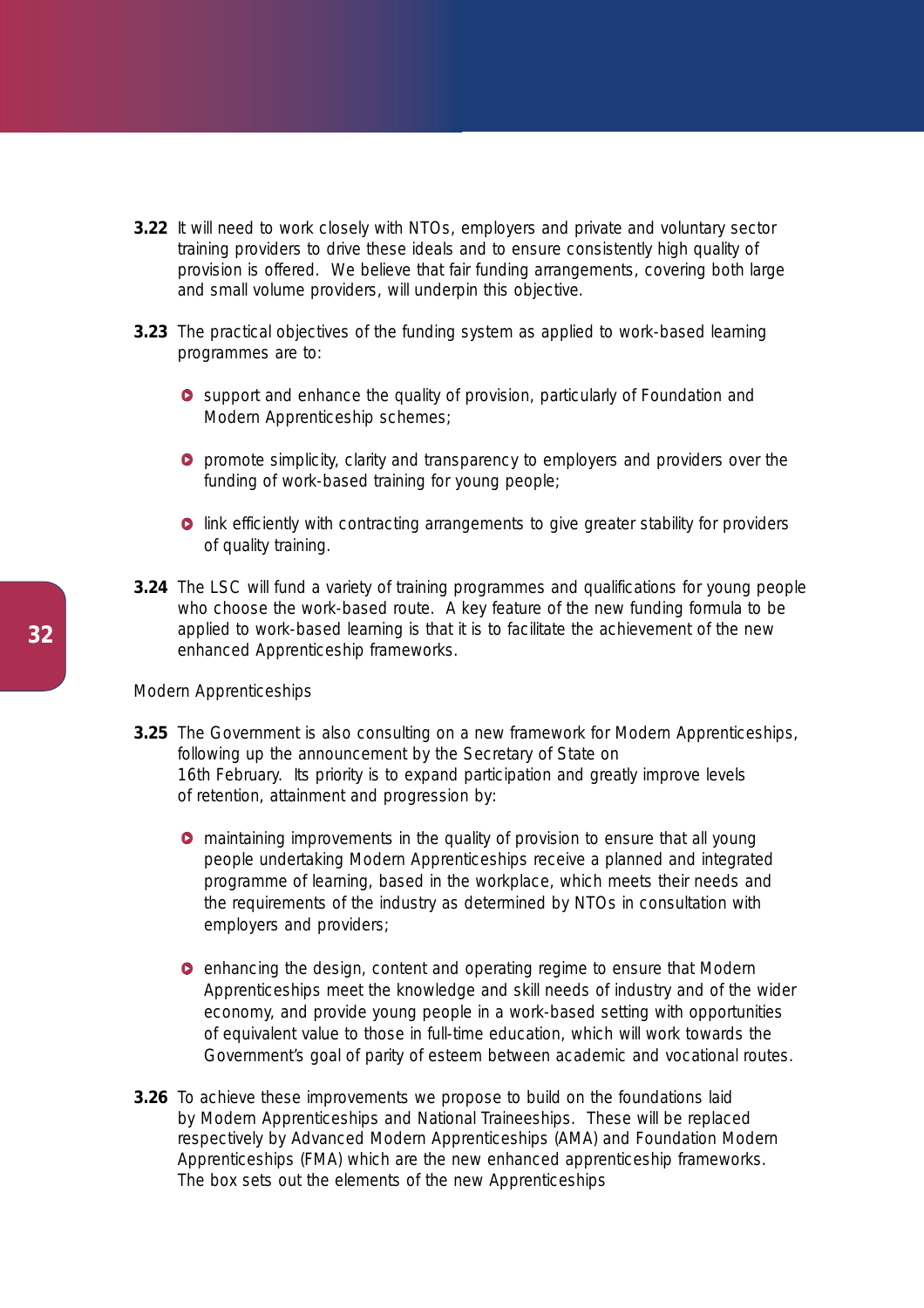*New Modern Apprenticeship framework*

Current elements which will be retained

- **O** industry frameworks designed by NTOs according to criteria agreed between Government and industry;
- **O** NVQ2 for Foundation Modern Apprenticeships, NVQ3 for Advanced Modern Apprenticeships;
- certificated Key Skills delivery arrangements from September 2000 subject to results of consultation on options for best meeting Key Skills standards in a workbased learning context, taking into account the occupational needs of individual sectors and the skills and qualifications the young person brings to the Apprenticeship;
- $\bullet$  learning delivery based in the workplace with employed status from the outset of training wherever feasible. We would expect as a minimum to retain the current levels of employed status into the LSC era - that is 96% on FMA equivalent and 100% on AMA equivalent;
- **O** approval of frameworks and advice on policy, promotion and performance by a representative group of national partners (currently MANTRA).

Subject to the further consultation, the following new features, announced by the Secretary of State, will be introduced from September 2001:

- **•** a formalisation and increase in the 'taught' element, the underpinning knowledge and understanding needed for the job, through a new range of technical certificates related to NVQs specified by NTOs in training frameworks;
- $\bullet$  requiring a specific period of 'off the job training' as determined by NTOs in consultation with employers and providers. The term 'off the job' training does not mean that this training must be delivered away from the workplace. The requirement is for a form of structured training/learning experience distinct from, and delivered away from, the core main activities of the job by employers, FE providers or private and voluntary sector training providers. The mode of delivery would depend on the needs and circumstances of the learner and could include distance/computer-based learning;
- $\bullet$  the minimum period of such learning will be based on industry needs;
- **O** clarity on entry requirements for Foundation Modern Apprentices and Advanced Modern Apprentices, as determined by NTOs in consultation with employers and providers, within national eligibility rules.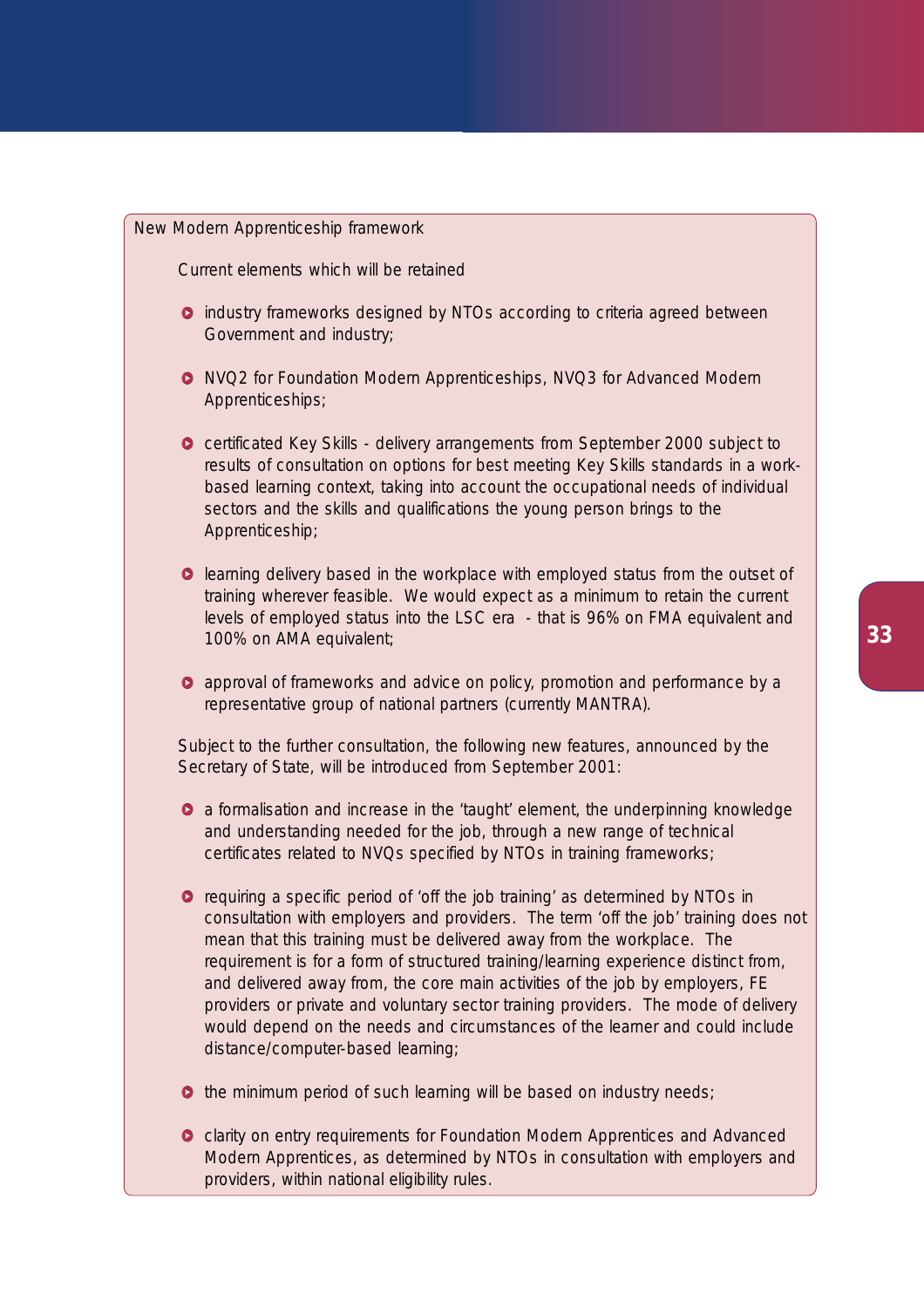- **3.27** The consultation also addresses how the following additional reforms under consideration to further strengthen the work-based route might be best achieved:
	- **O** financial incentives for employers and awards for trainees;
	- **O** quaranteed entitlement to apprenticeship training for 16-18 year olds;
	- **b** better independent monitoring and support;
	- **O** setting clear criteria for what will be required of employers who want to employ MAs and the support, financial and/or otherwise, that will be available to them.

#### **What will be funded**

- **3.28** To achieve the aims and objectives outlined above, the funding and contracting arrangements for Modern Apprenticeships will be consistent with the core funding principles for post-16 learning. They will make clear the respective responsibilities and contributions of employers and the LSC.
- **3.29** It is therefore proposed that for 16-18 year olds taking up FMAs and AMAs, and for 19-24 year old apprentices, all the following 'learning' elements of the Apprenticeships will be reflected in the funding provided by the LSC:
	- **O** learning and assessment towards completion of the NVQ, including learning activities away from the core main activities of the job as described above as well as relevant on the job training;
	- $\bullet$  tuition costs for the technical certificate covering the knowledge underpinning occupational competence as defined in the NVQ, for example a BTEC or a Related Vocational Qualification (RVQ);
	- $\bullet$  learning and assessment towards achievement of the Key Skills requirements set out in the Apprenticeship training framework;
	- **O** regular reviews of learning towards completion of the Apprenticeship.
- **3.30** Employers of Apprentices, acting on their own account or through a training provider, will meet all wage or salary costs and any costs of releasing the young person from the job (for coverage of training allowances, see chapter 6 on learner support). The Apprenticeship will be governed by a contract between LSC and the employer or provider, setting out respective contributions and obligations for ensuring successful completion, including the length of the Apprenticeship.
- **3.31** While the Government's objective is to encourage the maximum number of young people to take up work-based training through a Foundation or Advanced Modern Apprenticeship, we recognise that this will not meet the needs and circumstances of all young people. The LSC's funding system will also need to cover: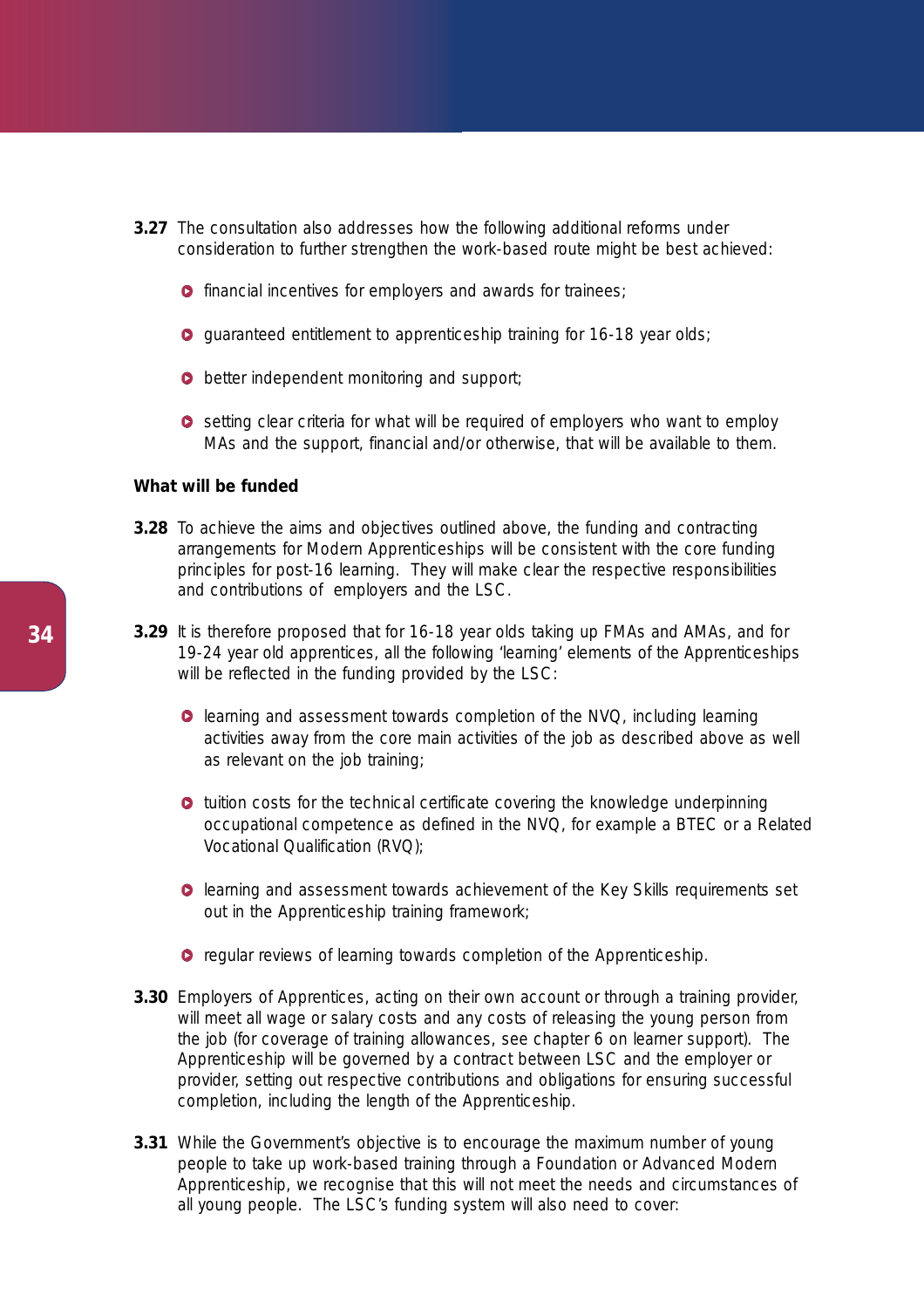- $\bullet$  those with special training needs covered by endorsed Categories B, L and N;
- **O** those young people taking up Lifeskills programmes with a work based learning element within the Learning Gateway;
- young people exercising their right to time off for study or training unable to access a FMA/AMA; and
- **O** young people undertaking work based learning provision currently funded by FEFC, either within an FE provider or contracted through FE with an employer and/or third party provider.

#### **Applying the funding formula**

**3.32** The current different methodologies and arrangements can lead to very different total payments for providers, as illustrated in the box below.

#### **Current funding differences**

Even assuming a standard length of programme, in four different TECs, we have evidence that a young employed trainee with no additional learning support requirements undertaking a National Traineeship in IT could attract total payment ranging from £2,822 to £3,610 depending on the individual TEC. The outcome payments in those four TECs as a percentage of the overall payments vary between 33% and 43%. There are more extreme examples.

Variations between trainees on the same type of programme in the same occupational area will disappear under the new system. But there will remain quite legitimate variations across different occupational areas. So, for example, in one TEC we found that an MA in Engineering attracted typical funding of £7,600 whereas an MA in Business Administration attracted £4,000. It will be part of the Rates Advisory Group's work to determine appropriate variations in future.

The length of time spent on programmes can also vary greatly depending on occupational area. For example, in one TEC the expectation of typical programme length for an MA in Engineering was 3 years whereas in Business Administration it was 2 years.

- **3.33** The initial task of harmonisation and coherence is to draw together these different structures and payment levels. This harmonisation has been warmly welcomed in the consultation. We have started modelling work and data analysis to achieve this harmonisation and to ensure affordability within the LSC's budget, taking account of factors such as disadvantage. Mapping and modelling work is also being carried out to inform the LSC and its advisory group on the length of stay and progression of learners undertaking work-based learning programmes in different sectors. We are of course involving providers in that process.
- **3.34** The key to harmonisation is to apply the common funding formula set out in chapter 2, which we consider represents the right balance of simplicity and sensitivity to the relevant cost factors for the work-based route.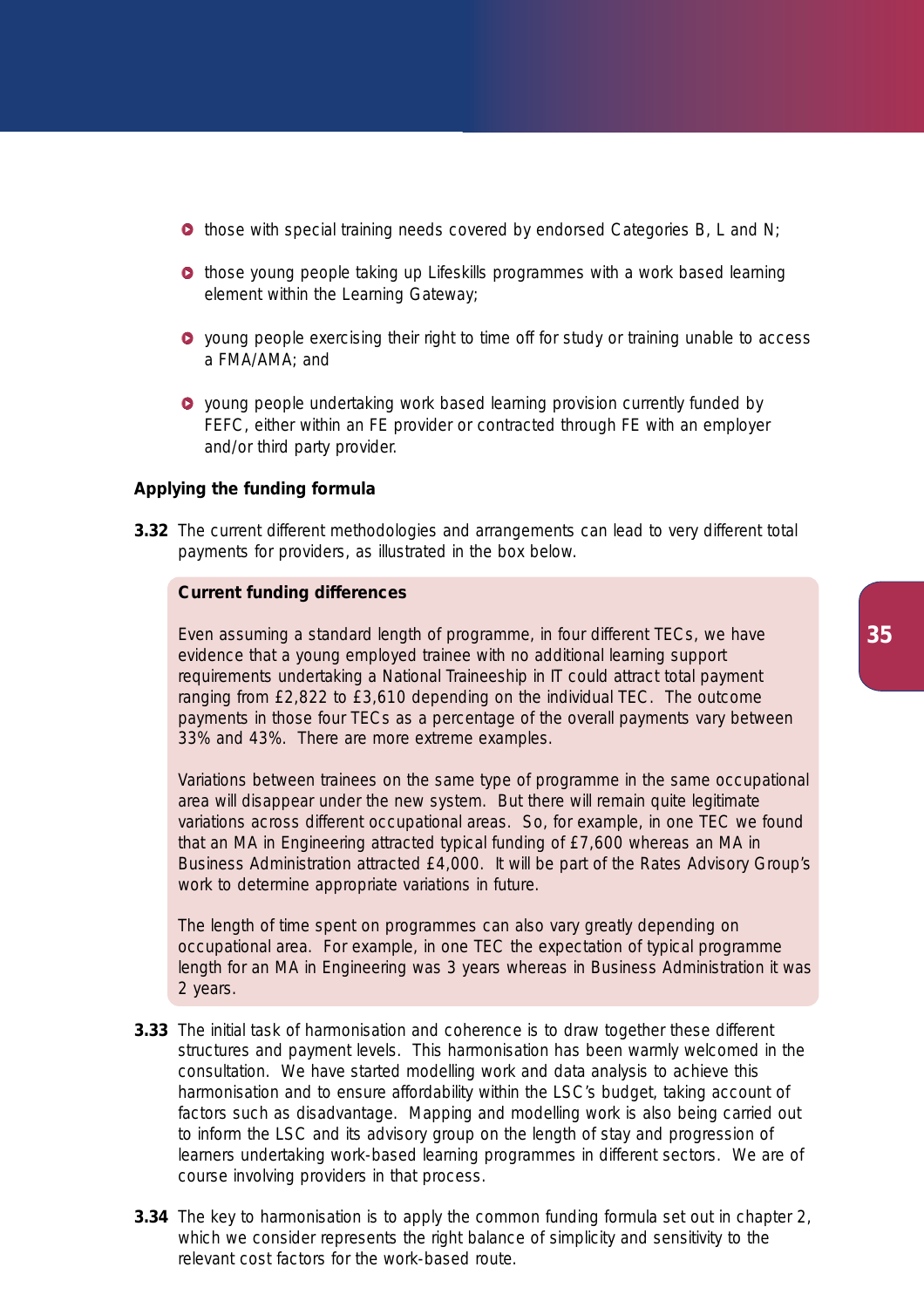#### *Programme core costs*

- **3.35** The LSC would fund programmes on the basis of a core element, which would cover key skills, and the programme weightings to reflect the size of the individual trainee's programme and cost variables according to the sector or occupational band.
- **3.36** The total programme funding would also need to take account of evidence of the varying length of time needed successfully to complete programmes.

#### *Programme weightings*

- **3.37** The programme weighting would reflect the size of the programme, based on four broad categories: Advanced Modern Apprenticeship; Foundation Modern Apprenticeship; other programmes; and Life Skills.
- **3.38** The weightings would need to reflect the relative costs of the programme, we anticipate by using occupational or sectoral bands as recommended by the NTOs in consultation with employers and providers.

#### *Achievement*

**3.39** The LSC would pay the provider 20% of the total amount for achievement - measured by the learner attaining the relevant qualification. This percentage could be varied, for example for young people with special training needs or for those on Life Skills programmes.

#### *Disadvantage and area costs*

**3.40** The disadvantage and area costs elements would also be applied.

#### *Transitional arrangements*

- **3.41** For work-based training for young people, providers will have a phased transition over three years, ie all these providers would be on steady state national rates for the funding year 2003/04.
- **3.42** The principal objectives of the transitional arrangements are to:
	- **O** work towards harmonising the range of current TEC systems;
	- **O** simplify the processes of contracting and administration;
	- $\bullet$  take the first steps towards the full implementation of the new rates;
	- **o** give greater security to providers over the change process;
	- **O** support the LSC and providers in fine tuning and testing important funding principles in the new system;
	- **•** honour implied commitments to individual learners continuing from this year into 2001-02.